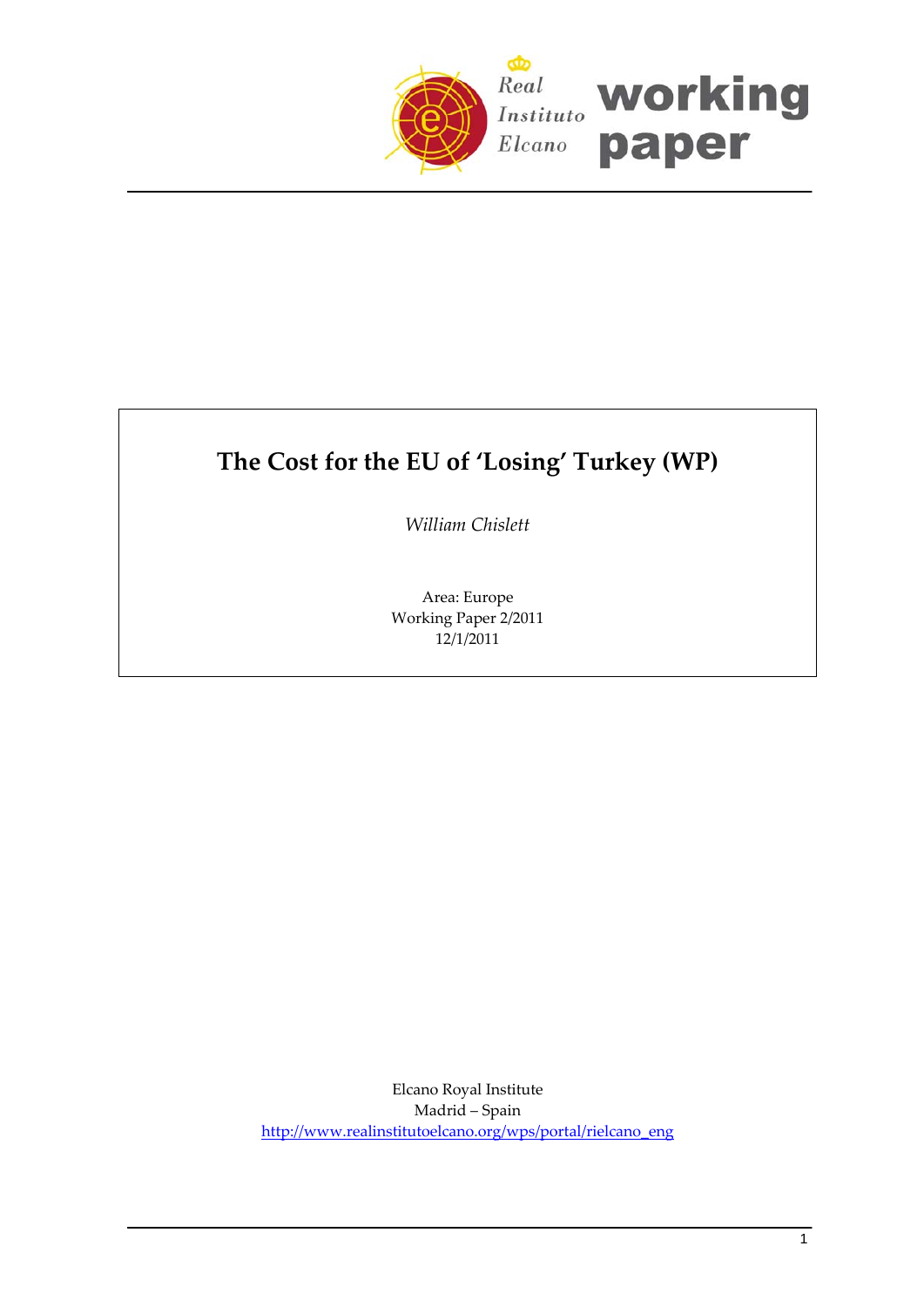

# **The Cost for the EU of 'Losing' Turkey (WP)**

*William Chislett*[\\*](#page-1-0)

# **Content**

- (1) Summary (2) Background and Current Situation
- (3) Economic Consequences
- (4) The Energy Impact
- (5) The Migration Effect
- (6) European Security and Defence Policy
- (7) Turkey's More Assertive Foreign Policy: An Asset Not a Liability
- (8) The Cyprus Problem
- (9) The Loss of a Beacon for the Middle East?
- (10) Conclusion: Kick‐starting Negotiations

Appendices

- Turkey's Progress in Negotiating Chapters as of January 2011
- Timeline: The Long and Winding Road to EU Accession

Selected Bibliography

# **(1) Summary**

In five years of negotiations Turkey has only opened 13 of the 35 'chapters' or areas of EU law and policy needed to complete the process. Because so many of the other chapters are blocked for various reasons, only three are left to be opened. Patience is wearing thin on the Turkish side. The cost for Europe of 'losing' Turkey would be high in the spheres of foreign policy, migration, economic benefits and defence and security, among others.

# **(2) Background and Current Situation[1](#page-1-1)**

Turkey's EU accession negotiations, which have proceeded at a snail's pace since they started in October 2005, run the risk of grinding to a complete halt. The country, which has been nearly five decades waiting in Europe's ante-room (it became an associate EEC member in 1963), has only opened 13 of the 35 'chapters' or areas of EU law and policy needed to complete the process. It has closed just one of them (science and research). About 18 chapters (the key ones) are blocked or frozen by the EU as a whole, by France or

<span id="page-1-0"></span>*<sup>\*</sup> Signature.*

<span id="page-1-1"></span><sup>1</sup> The idea for this Paper came after Gema Martín Muñoz, the Director of the Casa Árabe in Madrid, invited me to participate in a conference on the cost for Europe of Turkey not joining the EU. I would also like to thank Richard Youngs, the Director of FRIDE in Madrid, for inviting me to contribute a chapter on Turkey to a pocket‐book on the challenges for European foreign policy in 2011.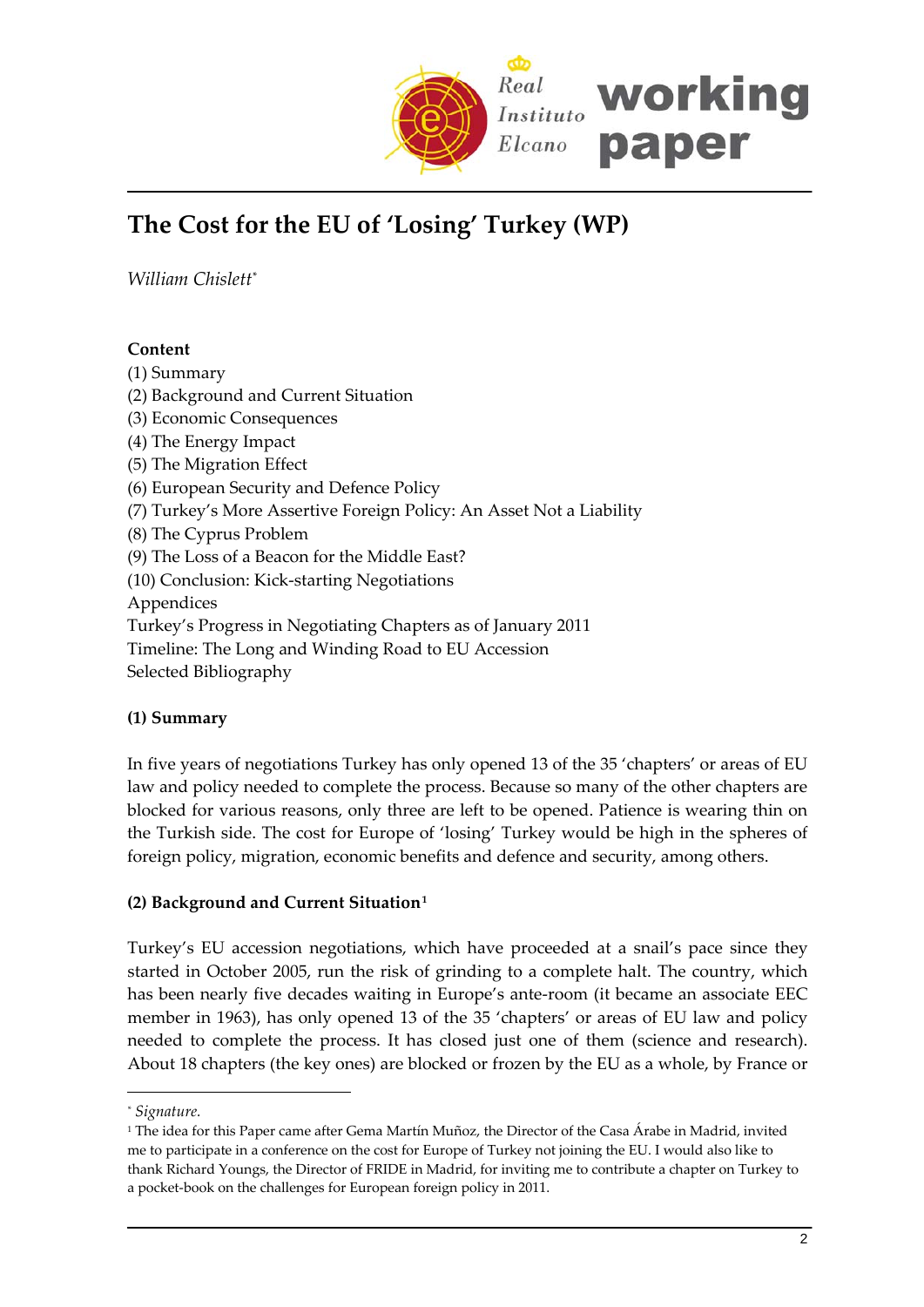

by Cyprus. The Spanish EU Presidency in the first half of 2010 had hoped to open four chapters, but only opened one (food safety, veterinary and phytosanitary policy) and then on the very last day of its Presidency, while the Belgian EU Presidency achieved nothing in this field in the second half of last year. It is hoped that the current Hungarian Presidency will open one (competition policy). That leaves just two chapters, one of which is on public procurement, but Ankara does not see why it should open its potentially lucrative market to greater competition from European countries if there are no guarantees of joining the European club one day.

In December 2006 the EU unanimously suspended eight chapters because Turkey refused to extend its customs union with the EU (in effect since 1996) and allow Greek‐Cypriot vessels access to its ports and airports, thereby recognising the state of Cyprus. Ankara will not budge until the European Council (EC) fulfils its promise to ease the economic isolation of the internationally‐unrecognised Turkish Republic of Northern Cyprus (TRNC). All of Cyprus joined the EU in 2004, but the *acquis communautaire* only applies to the Greek‐Cypriot southern part of the island. This is because the northern part (36% of the territory) has been occupied by Turkey since its military intervention in 1974 (under the 1960 treaty of guarantee which gave it the right to take action, though not to stay there indefinitely), following inter‐communal strife between Greek and Turkish Cypriots and an attempt to incorporate the island into Greece through a coup. After the April 2004 referendum in which Turkish Cypriots voted overwhelmingly 'yes' for the Annan Plan to reunify Cyprus (Greek Cypriots massively rejected it), the EC promised to alleviate the TRNC's economic seclusion. The first action of a divided Cyprus as an EU member since May 2004 was to block this gesture, and since then Cyprus has become a single‐issue member state, vetoing Turkey's every move.

As well as the eight chapters suspended by the EU and six by Cyprus, France is blocking five chapters (there are overlaps) related to economic and monetary union, on the grounds that this opens the door to full EU membership. Candidate status gives Turkey every right to expect full membership if it closes all the chapters, as has been the case for all other applicants. Instead of full EU membership, President Nicolas Sarkozy and Chancellor Angela Merkel have offered Turkey a 'privileged partnership' without even defining what this means. The EU's relations with Turkey should be conducted according to the principle of *pacta sunt servanda*, a central pillar of the European integration project.

As a result of all these developments, Turkey's support for EU membership has unsurprisingly plummeted since 2004 as more and more people feel that the negotiations are not proceeding on an equal footing (see Figure 1). The Turkish intelligentsia, at least, has not forgotten the words of the European Council President Herman Van Rompuy, when in 2004 he declared, then as the Belgian Prime Minister, that Turkey 'is not part of Europe and never will be'.[2](#page-2-0) In a similar vein, Joseph Ratzinger, before he became Pope

<span id="page-2-0"></span><sup>2</sup> When Turkey signed in 1963 an association agreement with the EEC, Walter Hallstein, a Christian Democrat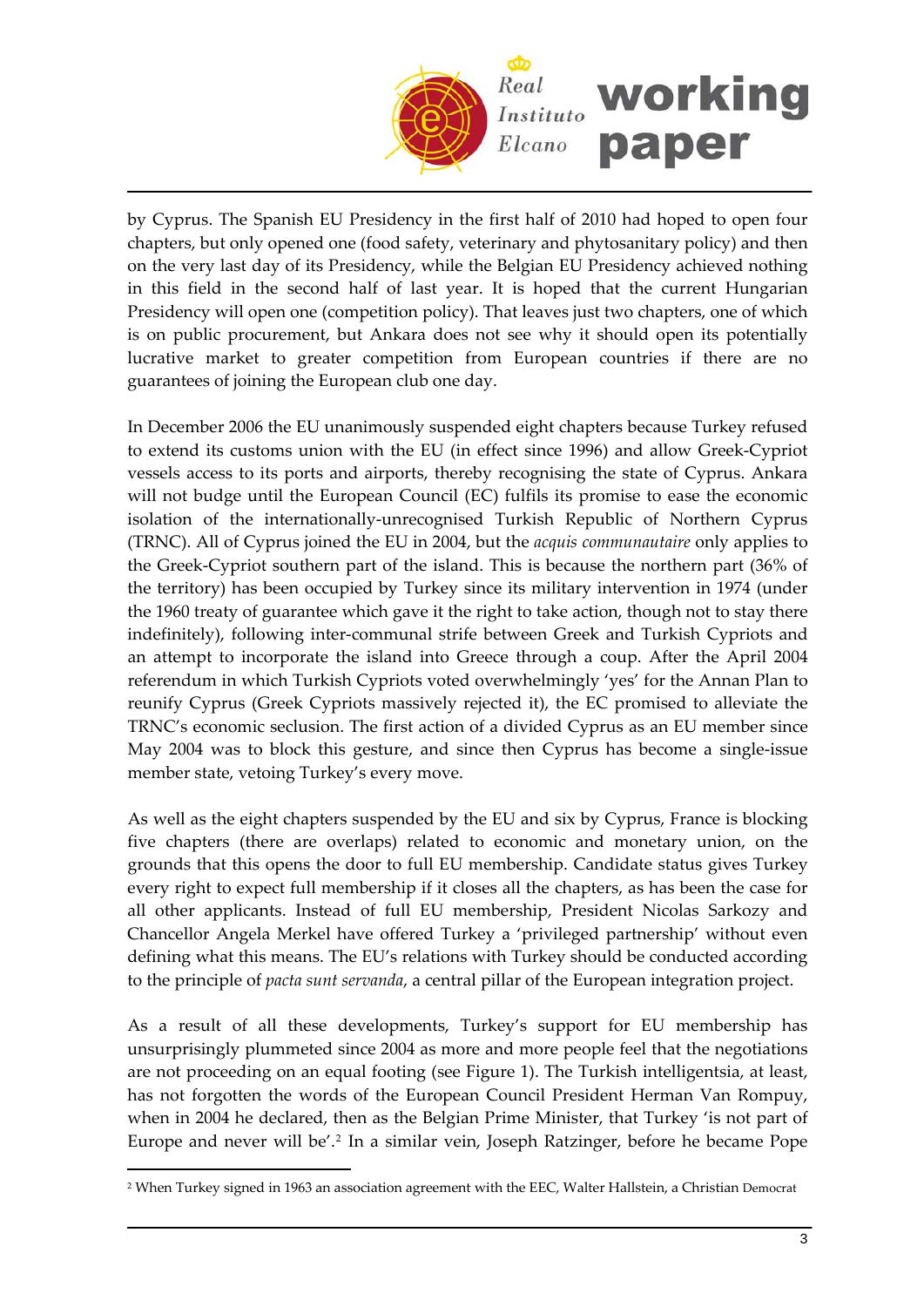

Benedict XVI, also declared in 2004: 'In the course of history, Turkey has always represented a different continent, in permanent contrast to Europe'.

|  |  | Figure 1. Turkey Joining the EU Would be a Good Thing (%) |
|--|--|-----------------------------------------------------------|
|  |  |                                                           |

| ີ      | . .  |      |      | . .  |        |      |          |  |
|--------|------|------|------|------|--------|------|----------|--|
|        | 2004 | 2005 | 2006 | 2007 | 2008   | 2009 | 2010     |  |
| Turkey | 73   | 63   | 54   | 40   | 42     | 48   | 41       |  |
| US     | 43   | 37   | 35   | 40   | 32     | 41   | 38       |  |
| EU(1)  | 29   | רר   | ີ    | רר   | $\sim$ | 20   | າາ<br>∠∪ |  |

(1) EU‐7 for 2002‐06 and EU‐11 for 2007‐10.

 $\overline{a}$ 

Source: Transatlantic Trends 2010, German Marshall Fund of the United States.

The new focus on the Middle East is enjoying increasing support among Turks, having doubled to 20% in the last year (see Figure 2). This was accompanied by a nine‐point decline in those who said Turkey should cooperate with the EU.

| Tigule 2. With Whom Should Turkey Act in Closest Cooperation: (70) |      |             |  |  |  |
|--------------------------------------------------------------------|------|-------------|--|--|--|
|                                                                    | 2009 | <b>2010</b> |  |  |  |
| Turkey should act alone                                            | 43   | 34          |  |  |  |
| Countries of the EU                                                | 22   | 13          |  |  |  |
| Countries of the Middle East                                       | 10   | 20          |  |  |  |
| US                                                                 |      |             |  |  |  |
| Russia                                                             |      |             |  |  |  |

**Figure 2. With Whom Should Turkey Act in Closest Cooperation? (%)**

Source: Transatlantic Trends 2010, German Marshall Fund of the United States.

What would be the cost for Europe of Turkey never joining the EU? This Working Paper looks at the various areas that would be affected. While the name of the game in the EU as a whole seems to be to do the minimum to keep Turkey on board in the accession negotiations, there is no guarantee that the policy will succeed. Neither side wants to make the first move and throw in the towel, particularly Turkey. A decision to terminate Turkey's EU accession process would require unanimity among the 27 EU governments, something that would be extremely difficult to achieve.

The arguments for letting the country into the EU if it fulfils the conditions are well known and regularly trotted out by Ankara's supporters, particularly the UK, Spain, Sweden and Italy. The well-reasoned reports of the Independent Commission, headed by the former Finnish President and Nobel laureate Martti Ahtisaari, and the Reflection Group, led by the former Spanish Prime Minister Felipe González, both in favour of Turkey's membership if the country meets all the conditions, fall on deaf ears. It is the opponents, principally France and Germany, who are making all the running.

who was the first President of the European Commission, hailed this as explicit recognition that 'Turkey is part of Europe'. That view is shared by few in the CDU party today.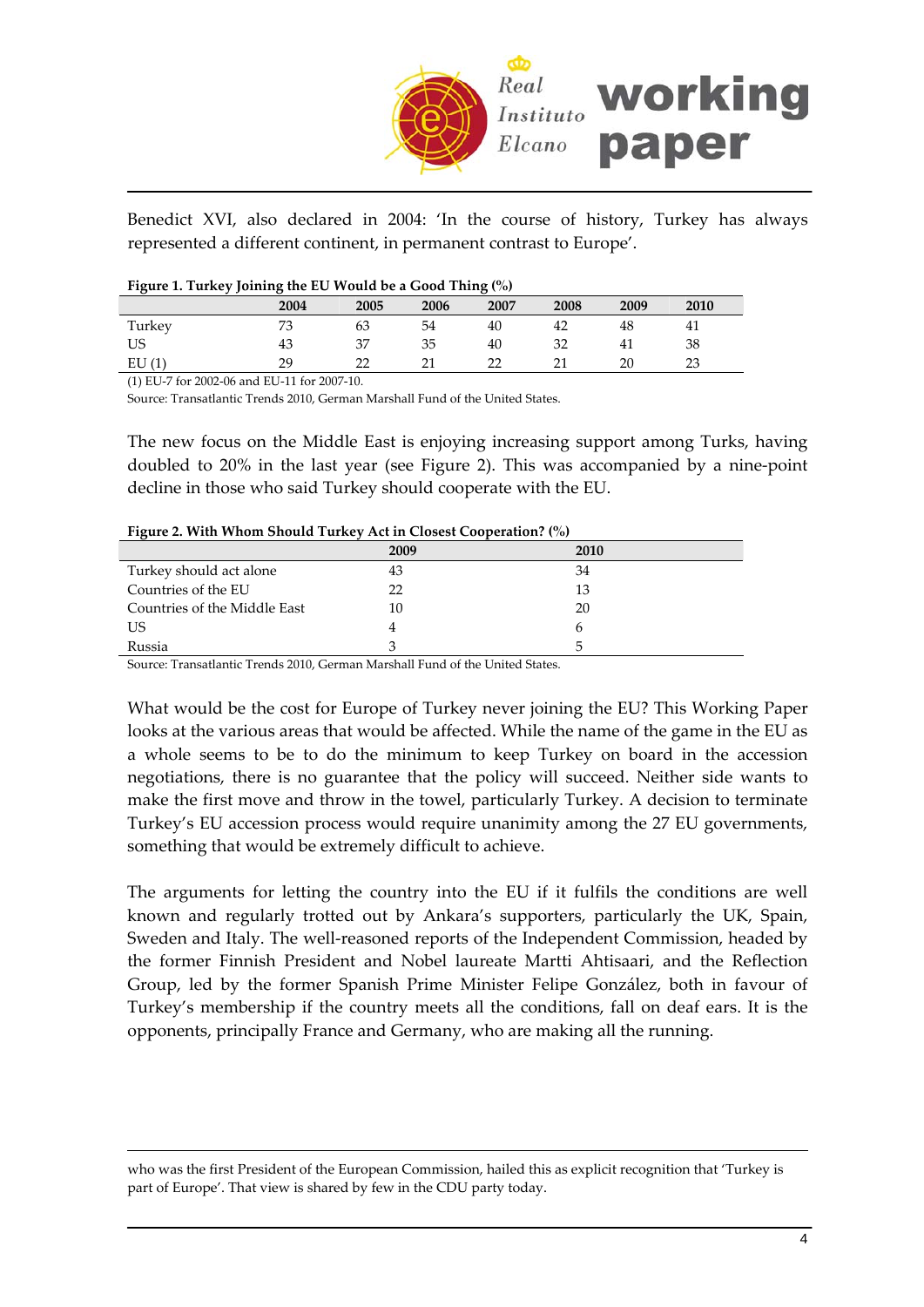

# **(3) Economic Consequences**

It is a measure of the success of the Turkish economy in recent years that the British Prime Minister David Cameron regards Turkey as the BRIC (Brazil, Russia, India, China) of Europe. With an annual average real GDP growth rate of close to 6% between 2003 and 2010, Turkey is the fastest‐growing G20 economy after China and is slated to be the second-largest economy in Europe by 2050. It is currently the 16<sup>th</sup> largest economy in the world and the sixth compared to EU countries (in purchasing power parity). Per capita GDP increased from US\$3,500 in 2002 to more than US\$9,000 in 2010.

As a result of much better macroeconomic management than during the 1990s, regarded as a 'lost decade', the country currently meets the Maastricht criteria in terms of budget deficit and the stock of public debt (below 3% of GDP in the first case and less than 60% in the second). Thanks to structural reforms introduced in 2001, the banking system has survived the international financial crisis largely unscathed. A strong and stable Turkish economy is very much in the EU's interests, as this would enhance business opportunities and reduce the need for Turks to migrate and find jobs elsewhere. Despite all the progress made, unemployment remains high (the average jobless rate was 11% between 2005 and 2010).

Over the last 30 years, Turkey has become a much more open economy. Exports and imports of goods and services rose from 17% of GDP in 1980 to 52.3% in 2008, although compared to other countries with a similar level of development it is still modest (see Figure 2).

| $\frac{1}{2}$ i.guit 2. Degree of Openhess of the Turkish Economy, 1700-2000 (70 of ODT) |      |      |      |             |  |  |
|------------------------------------------------------------------------------------------|------|------|------|-------------|--|--|
|                                                                                          | 1980 | 1990 | 2000 | <b>2008</b> |  |  |
| Turkey                                                                                   | 17.1 | 31.0 | 43.2 | 52.3        |  |  |
| Euro area                                                                                | 52.8 | 54.7 | 72.9 | 80.1        |  |  |
| Middle-income countries                                                                  | 32.5 | 39.3 | 52.8 | 59.7        |  |  |
|                                                                                          |      |      |      |             |  |  |

**Figure 2. Degree of Openness of the Turkish Economy, 1980‐2008 (% of GDP)**

Source: World Bank, Quick Query Data Source.

The EU is by far Turkey's most important trade partner and supplies more than threequarters of the country's foreign direct investment (FDI). Turkey has great potential for European business, with its young and fast‐growing market (half of the 75 million population is under the age of 29), its proved base for high-quality manufacturing and its companies familiar with a wide and developing region of which Turkey is a principal commercial hub.

The strong growth in FDI is testimony to Turkey's attractiveness. For decades Turkey received no more than US\$1 billion of FDI a year. As a result of the decision taken in December 2004 to open accession negotiations in October 2005, this changed in one fell swoop. FDI in 2005 surged to US\$10 billion and reached US\$22 billion in 2007 (see Figure 4). Between 2008 and 2010 Turkey was the 15<sup>th</sup> most attractive destination for FDI,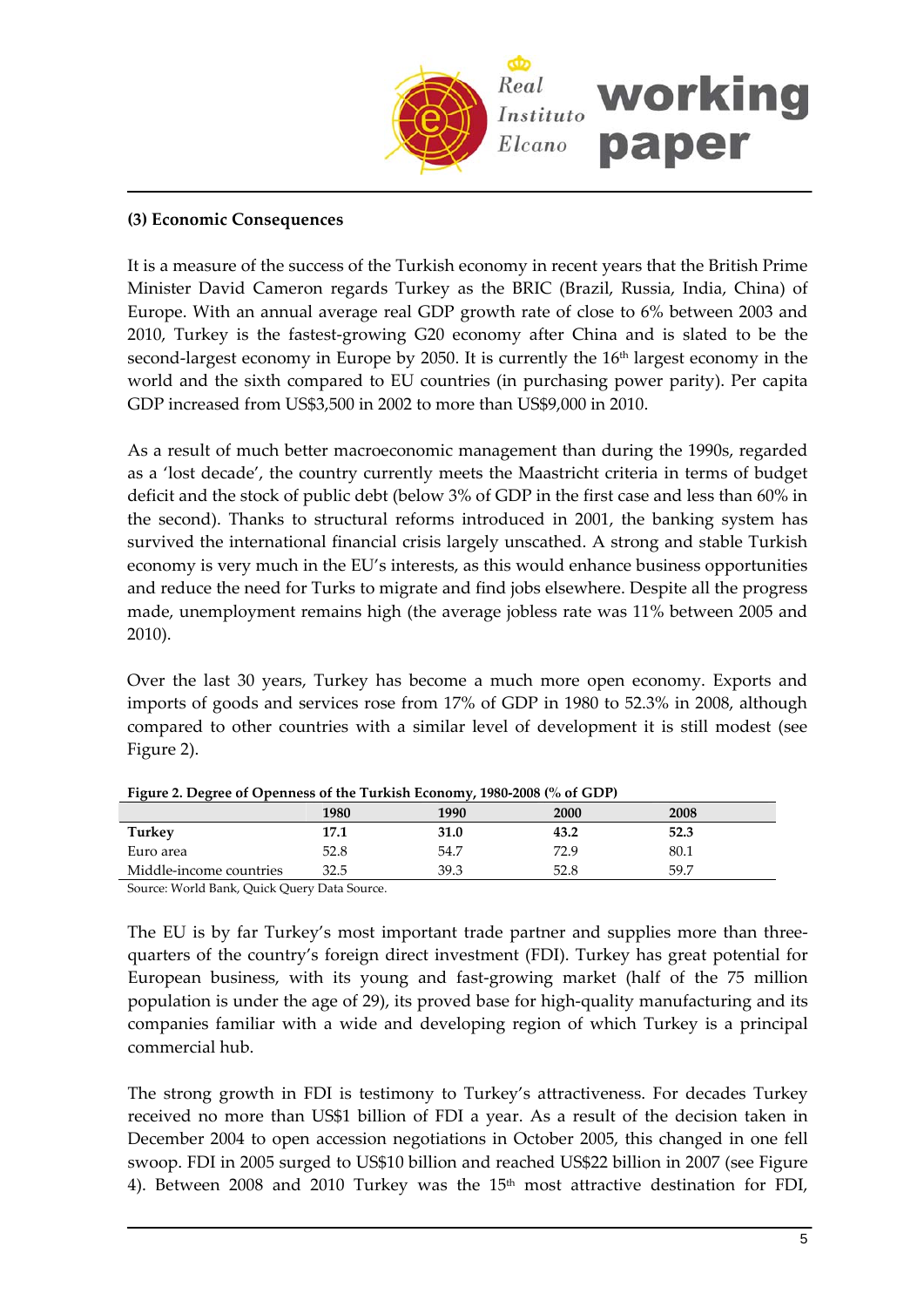

according to the UNCTAD World Investment Prospects Survey. Failure to join the EU would clearly harm European companies in their attempts to win contracts.

| Figure 4. FDI Flows in Turkey (US\$ billion) and Stock (% of GDP) |  |  |  |  |  |
|-------------------------------------------------------------------|--|--|--|--|--|
|                                                                   |  |  |  |  |  |

| $\sim$                           |      |                                                                  |      |      |      |      |      |
|----------------------------------|------|------------------------------------------------------------------|------|------|------|------|------|
|                                  | 2003 | 2004                                                             | 2005 | 2006 | 2007 | 2008 | 2009 |
| FDI flows                        |      |                                                                  | 10.0 | 20.0 | ንን በ | 18.1 | 7.6  |
| Stock as % of GDP $(1990 = 5.6)$ |      |                                                                  |      |      |      |      | 12.6 |
| $\frac{1}{2}$                    |      | $\mathbf{v}$ $\mathbf{v}$ $\mathbf{v}$ $\mathbf{v}$ $\mathbf{v}$ |      |      |      |      |      |

Note: the annual average FDI flow for 1990‐2000 was US\$0.8 bn.

Source: World Investment Report 2010, UNCTAD.

Spain is among those countries whose corporate sector is positioning itself in Turkey. BBVA, Spain's second‐largest bank, acquired 24.9% of Turkey's Garanti Bank in 2010 and may take full control of it in five years. Garanti is part of the Dogus Group, Turkey's third‐largest conglomerate.

Turkey's population currently represents around 15% of the EU‐27's population of 500 million, while its GDP accounts for just over 4% of the Union's total. On this basis, the beneficial economic effects of Turkey's EU membership are likely to be asymmetric, ie, small for the Union as a whole and much larger for Turkey.

The impact on the EU, however, will very much depend on the way the Turkish economy develops over the next two decades. Even if all the blocked chapters were unblocked overnight, it is most unlikely that Turkey would join the EU until sometime in the 2020s and by then the Turkish economy, if the current stellar performance is kept up (by the withering standards of Europe as a whole), could very well be in a much stronger position. In that case, the positive impact on the EU could very well be greater than is generally considered today.

# **(4) The Energy Impact**

 $\overline{a}$ 

Turkey is set to play a major role in the EU's future energy needs and diversification policy. This is better done with the country inside the Union as security of Europe's supply would be enhanced.

The European Commission estimates the EU's overall import dependency will rise from more than 53% to around 70% by 2026, despite the efforts directed at saving energy and improved energy efficiency.[3](#page-5-0) In the case of natural gas and oil, import dependency levels are forecast to reach more than 80% and 90%, respectively.

Turkey itself has no oil or natural gas of its own, but it is ideally placed as an energy corridor between Central Asia and Europe.[4](#page-5-1) EU countries obtain oil from a large number

<span id="page-5-0"></span><sup>3</sup> European Commission (2006), *A European Strategy for Sustainable, Competitive and Secure Energy*, Green Paper.

<span id="page-5-1"></span><sup>4</sup> Exploration is underway in the Black Sea and the results are yet to be announced.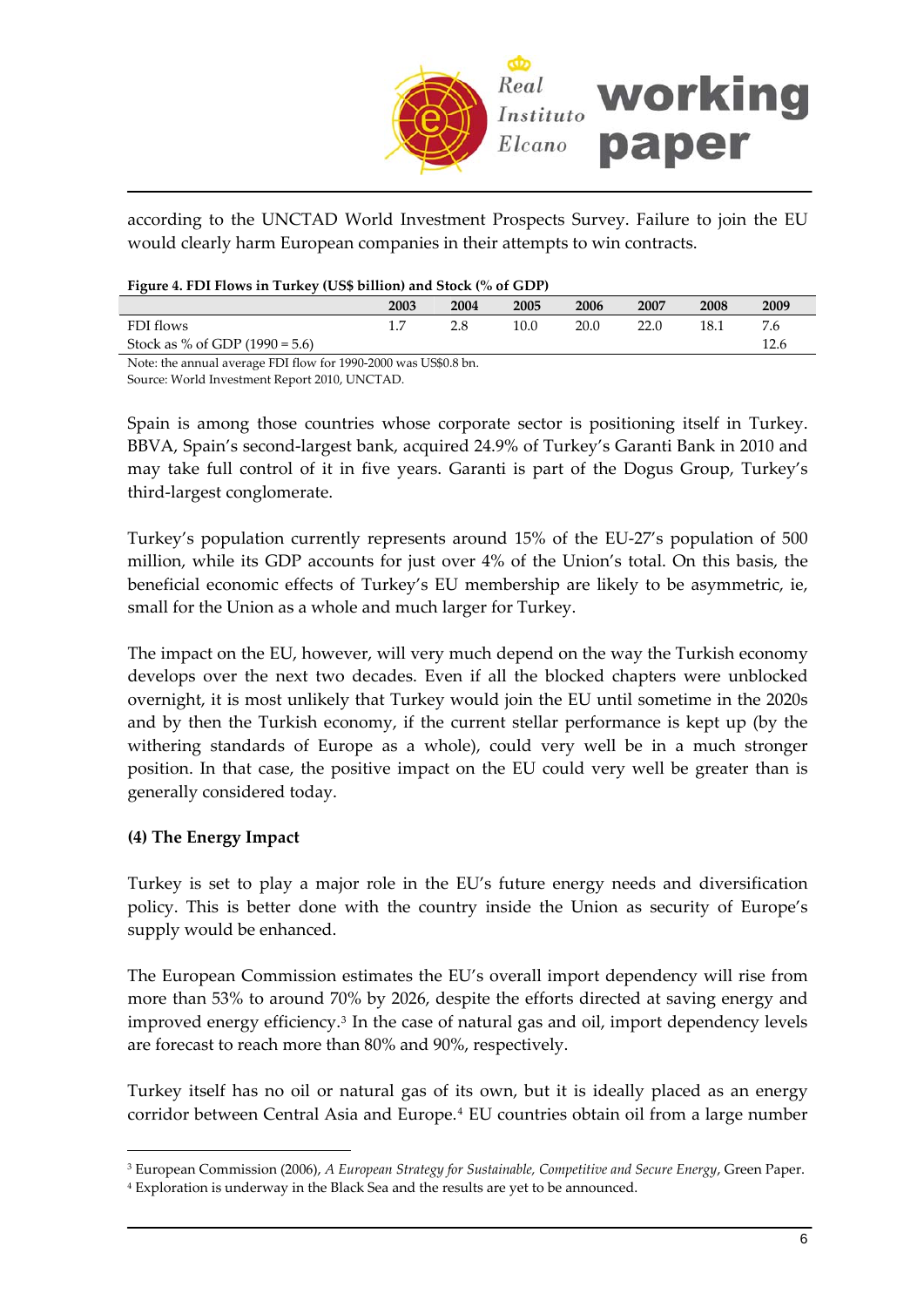

of sources, but in the case of natural gas there is a very high level of dependency on Russia. This is neither politically wise or economically advantageous, particularly in the case of authoritarian Russia. When Moscow turned off the gas to Ukraine in 2006 it sent shudders across Europe as customers are increasingly dependent on Russia to keep warm.

The 2008 EU Energy Security and Solidarity Action Plan emphasises the central role of Turkey for secure gas supplies to Europe. There are currently seven pipelines in operation in Turkey and seven planned (see Figures 5 and 6). The 3,300km Nabucco pipeline, in particular, is of crucial importance as it is designed to bring gas from Central Asia, one of the world's richest gas regions, to Austria via Turkey, Bulgaria, Romania and Hungary. The pipeline is aimed at meeting 5% to 10% of European gas requirements as well as functioning as an alternative supply route that would end the complete dependency of some eastern European member states on Russia. The main supplier countries in this project are Turkmenistan, Azerbaijan (both of which have close relations with Turkey as they are part of the Turkic world) and Iraq.

|                                                                  | rigare 9. Tancy as an encigy trav. I ipennes in Operation                                                                                                      |                                                                                                                                                                                                   |
|------------------------------------------------------------------|----------------------------------------------------------------------------------------------------------------------------------------------------------------|---------------------------------------------------------------------------------------------------------------------------------------------------------------------------------------------------|
|                                                                  | <b>Basic Facts</b>                                                                                                                                             | Turkey's Involvement                                                                                                                                                                              |
| Baku-Tbilisi-Ceyhan (BTC)<br>oil pipeline                        | 1,768km long, operational since May<br>2006. Daily capacity: 1 million barrels.                                                                                | 669 km on Turkish territory, including<br>the Ceyhan terminal. 6.53% ownership<br>consortium.                                                                                                     |
| South Caucasus<br>(Baku-<br>Tbilisi-Ezurum, BTE) gas<br>pipeline | 669km on Turkish territory, including<br>Ceyhan<br>terminal.<br>6.53%<br>the<br>ownership consortium.                                                          | Turkey holds 9% in the consortium and is<br>its main consumer.                                                                                                                                    |
| Tabriz-Ankara gas pipeline                                       | 2,577km long, operational since 2001.<br>Annual capacity: 10 bcm.                                                                                              | BOTAS operates the Turkish section.<br>Turkey is the consumer.                                                                                                                                    |
| Blue Stream gas pipeline                                         | 1,213km, links Russia and Turkey<br>through a pipe running under the<br>Black Sea. Operational since February<br>2003. Annual capacity:16 bcm.                 | Turkey owns sections on its territory. The<br>sub-sea section belongs to a consortium<br>between Gazprom and Italy's ENI.<br>Turkey is the consumer, 2/3 of its gas<br>supplies come from Russia. |
| Interconnector<br>Turkey-<br>Greece (ITG) (gas)                  | 296km<br>long,<br>operational<br>since<br>November 2007. Annual capacity: 7<br>bcm (currently working at 0.7).                                                 | 210 km on Turkish territory. Establishes<br>Turkey as a transit country.                                                                                                                          |
| Kirkuk-Ceyhan<br>oil<br>pipeline                                 | 970km long, operational since 1976.<br>Daily capacity:1.6 million barrels.                                                                                     | Turkey hosts Iraq's largest crude oil<br>export line.                                                                                                                                             |
| Western gas pipeline                                             | 842km long, operational since 1988.<br>Brings Russian gas to Turkey shipped<br>through Bulgaria, Romania, Moldova<br>and Ukraine. Capacity: 8 bcm per<br>vear. | Turkey is the consumer. Two-thirds of its<br>gas supplies come from Russia.                                                                                                                       |

**Figure 5. Turkey as an Energy Hub: Pipelines in Operation**

Source: Mark Leonard (2010), 'Turkey: An Actor, Not an Issue', in *The Spectre of a Multipolar Europe*, European Council on Foreign Relations, October 2010.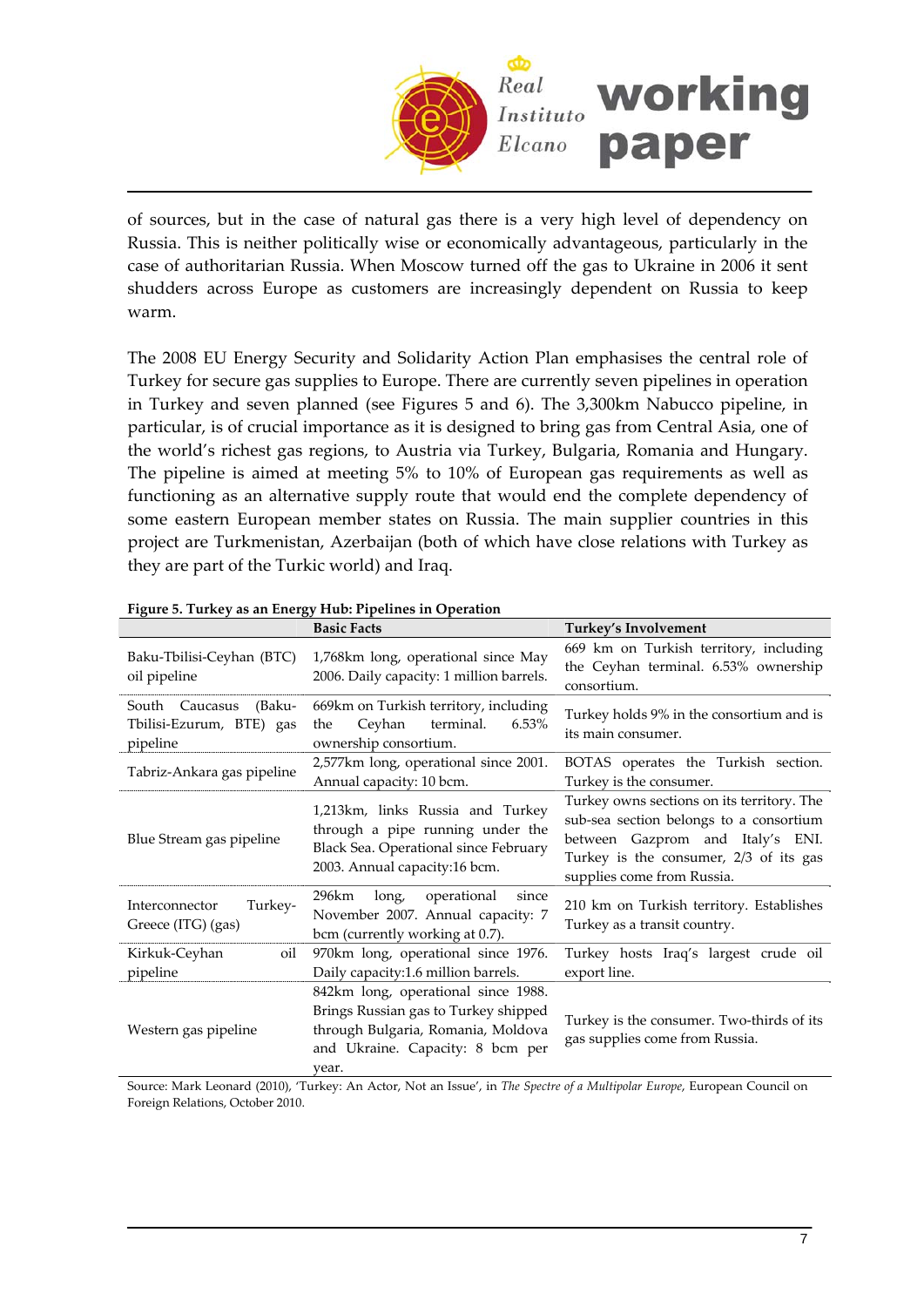

| Figure 6. Turkey as an Energy Hub: Planned Pipelines |                                                                                                                                                                                                            |                                                                                                                                                                                                   |  |  |  |  |
|------------------------------------------------------|------------------------------------------------------------------------------------------------------------------------------------------------------------------------------------------------------------|---------------------------------------------------------------------------------------------------------------------------------------------------------------------------------------------------|--|--|--|--|
|                                                      | <b>Basic Facts</b>                                                                                                                                                                                         | Turkey's Involvement                                                                                                                                                                              |  |  |  |  |
| Nabucco gas pipeline                                 | 3,300km<br>long,<br>intergovernmental<br>signed<br>by<br>Austria,<br>agreement<br>Hungary, Romania, Bulgaria and<br>Turkey in July 2009. Capacity: 30<br>bcm.                                              | BOTAS holds 16.7% in the construction<br>consortium (equal to other participants).<br>May be sourced with gas from BTE, TAP,<br>Iraq-Turkey and Iran-Syria pipelines.                             |  |  |  |  |
| South Stream gas pipeline                            | 900km long, linking the Russian<br>terminal of Dzhugba with Varna in<br>Bulgaria and then crossing through<br>Greece into Italy and through Serbia<br>and Hungary into Austria. Annual<br>capacity: 63 bcm | In November 2009, Turkey signed an<br>agreement with Russia allowing the<br>pipeline to cross its territorial waters in<br>case Ukraine resists.                                                  |  |  |  |  |
| Turkey-<br>Interconnector<br>Greece-Italy (ITG)-gas  | 807km long, to extend ITG from<br>Komofini to Otranto and raise annual<br>capacity to 11 bcm.                                                                                                              | Advances Turkey's role as a transit<br>country.                                                                                                                                                   |  |  |  |  |
| Samsun-Ceyhan<br>oil<br>pipeline                     | 550km long, transporting Russian<br>and Kazakh oil from the Black Sea to<br>Mediterranean.<br>the<br>Intergovernmental<br>agreement<br>between Turkey, Italy and Russia in<br>October 2009.                | To relieve traffic through the Straits and<br>upgrade the Ceyhan terminal, alternative<br>to the Burgas-Alexandroupolis project.<br>The shares in the project company are<br>still to be decided. |  |  |  |  |
| Trans-Adriatic Pipeline                              | 520km long, to connect Thessaloniki<br>Brindisi through Albania.<br>with<br>Annual capacity: 10 bcm.                                                                                                       | Iranian<br>To be<br>supplied<br>by<br>and<br>Azerbaijani<br>gas<br>transiting<br>through<br>Turkey.                                                                                               |  |  |  |  |
| Gas<br>Trans-Caspian<br>Pipeline                     | Under discussion, to bring Turkmen<br>and Kazakh gas to BTE, possibly<br>Nabucco. Annual capacity: 30 bcm.                                                                                                 | Advances Turkey's role as a transit<br>country.                                                                                                                                                   |  |  |  |  |
| Iraq-Turkey gas pipeline                             | Feasibility study commissioned in<br>2008. Annual capacity: 10 bcm.                                                                                                                                        | May secure supply for Nabucco.                                                                                                                                                                    |  |  |  |  |

Source: Mark Leonard (2010), 'Turkey: An Actor, Not an Issue', in *The Spectre of a Multipolar Europe*, European Council on Foreign Relations, October 2010.

The agreement for the Nabucco pipeline was signed in July 2009 and it would not cross Russian territory. Construction is due to start in 2012, with the first gas flowing in 2015. When operating at full capacity, Nabucco would transport 1,550 bcm to Europe over 50 years. This means that an economy the size of Germany could be supplied solely with Nabucco gas for over 16 years (see Figure 7). The 1,760km oil pipeline between Baku, the capital of Azerbaijan, to the Turkish Mediterranean port of Ceyhan via Georgia for onward shipment to western markets has been operational since 2006.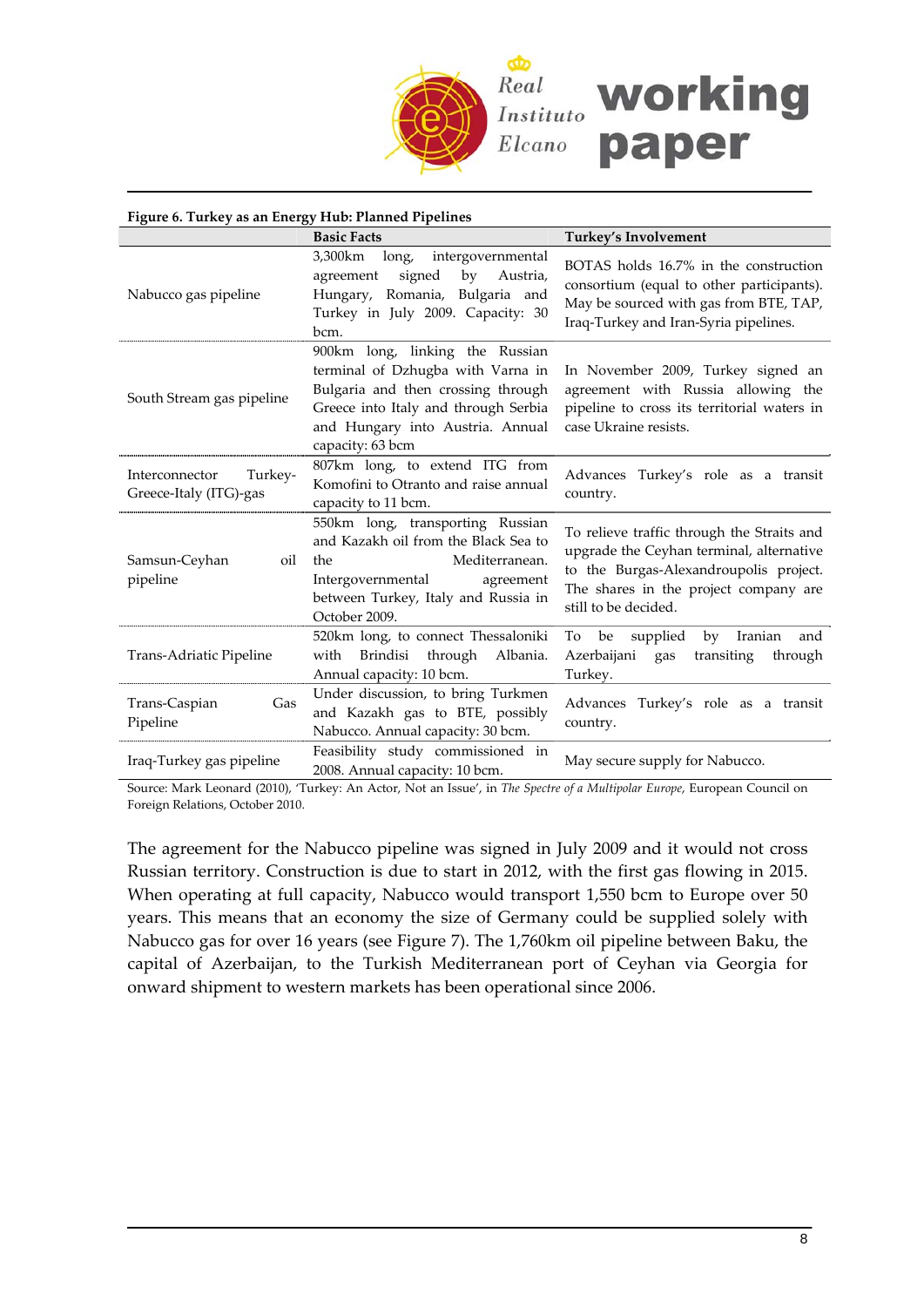



Source: CEOWORLD magazine.

 $\overline{a}$ 

In the words of Ruprecht Polenz, the Christian Democrat Union (CDU) Chairman of the Committee on Foreign Affairs of the German Parliament, 'the supreme importance of secure energy supplies for our economic development now and in future makes it seem sensible to incorporate Turkey into the EU, and thus make it part of the common energy supply area into which the EU ought to develop'.[5](#page-8-0) Polenz is one of the few CDU leaders who strongly supports Turkey's full EU membership, and for many other reasons in addition to energy.

<span id="page-8-0"></span><sup>&</sup>lt;sup>5</sup> See p. 57 of Ruprecht Polenz's Paper for the Körber Foundation [\(http://www.koerber](http://www.koerber-stiftung.de/fileadmin/user_upload/internationale_politik/pdf/2010/Koerber_Policy_Paper_No_12.pdf)[stiftung.de/fileadmin/user\\_upload/internationale\\_politik/pdf/2010/Koerber\\_Policy\\_Paper\\_No\\_12.pdf\)](http://www.koerber-stiftung.de/fileadmin/user_upload/internationale_politik/pdf/2010/Koerber_Policy_Paper_No_12.pdf).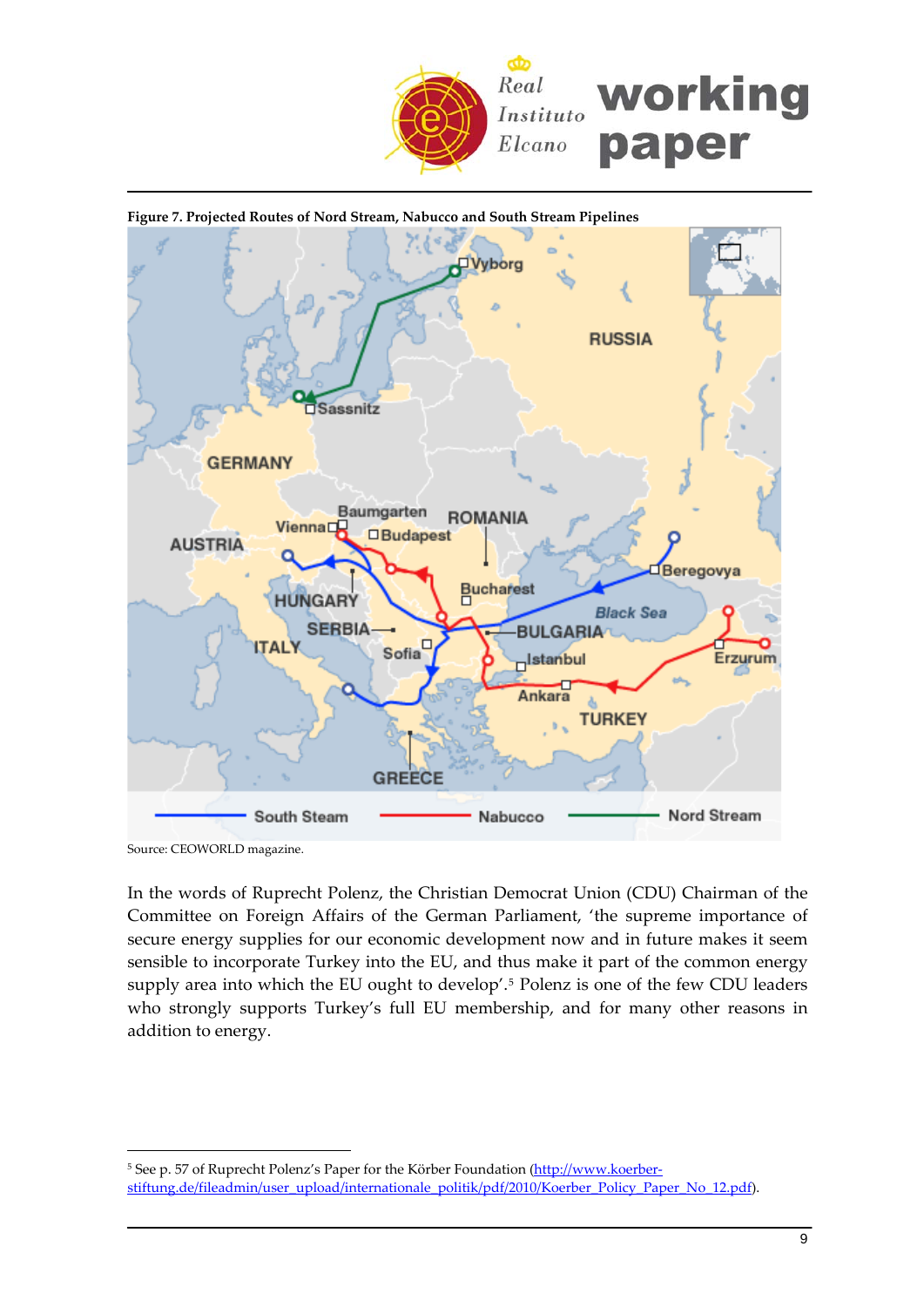

# **(5) The Migration Impact**

One of the main reasons for opposition to Turkey's EU membership is the fear that this would lead to a massive influx of Turks into the Union. The same scare tactic was used to oppose Spain's membership, particularly in France. It proved to be unfounded. Just as Spaniards did not migrate *en masse* to European countries after joining the EU in 1986 – they began to return to their own country before then when membership was in sight– so something similar is already happening in Turkey. The number of Turks who have returned home from Germany, the EU country with by far the largest Turkish community (an estimated 3.5 million people of Turkish origin live there), now exceeds the number of Turkish migrants arriving in Germany. This is not because Turkey's EU membership is around the corner, far from it, but because the Turkish economy is stronger, as a result of the reforms triggered by the process of joining the  $EU<sub>0</sub>$  and job prospects there are thus better than they were a decade ago.

Turkey does have a very large population (currently only some 6 million less than Germany's 81 million), but its demographics are improving. The annual population growth rate dropped from 1.7% in 1990‐95 to a projected 1.1% in 2010‐15, as a result of a drop in the fertility rate from 2.9 to 2.1 (in 1970‐75 the fertility rate was 5.2). As the country becomes richer and better educated, particularly in the rural areas in the south‐ east, so the fertility rate can be expected to decline further.

The way to reduce the flow of Turkish migrants to Europe is to lock the country into the EU's macroeconomic framework and not to shut the country out.

# **(6) European Security and Defence Policy**

 $\overline{a}$ 

The friction between Turkey and the EU, and in particular between Turkey and Cyprus, is a major barrier to closer links between the EU and NATO. The strains between the two blocs would worsen if Turkey were never to join the EU, to the detriment of the European Security and Defence Policy (ESDP).

While Turkey, with NATO's second-largest standing army after the US and an early member of the Alliance (in 1952) vetoes any attempt at allowing the Greek Cypriot authorities to access classified NATO documents, Cyprus (not a member of NATO) blocks Turkish participation in the EU's defence bodies. Turkey has no access to EU documents relating to military missions (even those in which it participates), and is not even allowed as an observer in relevant decision-making processes. It is the only NATO member not to have signed a security agreement with the EU. However, these obstacles to

<span id="page-9-0"></span><sup>6</sup> The stand‐by agreements of the International Monetary Fund (IMF) have also played a significantly positive role.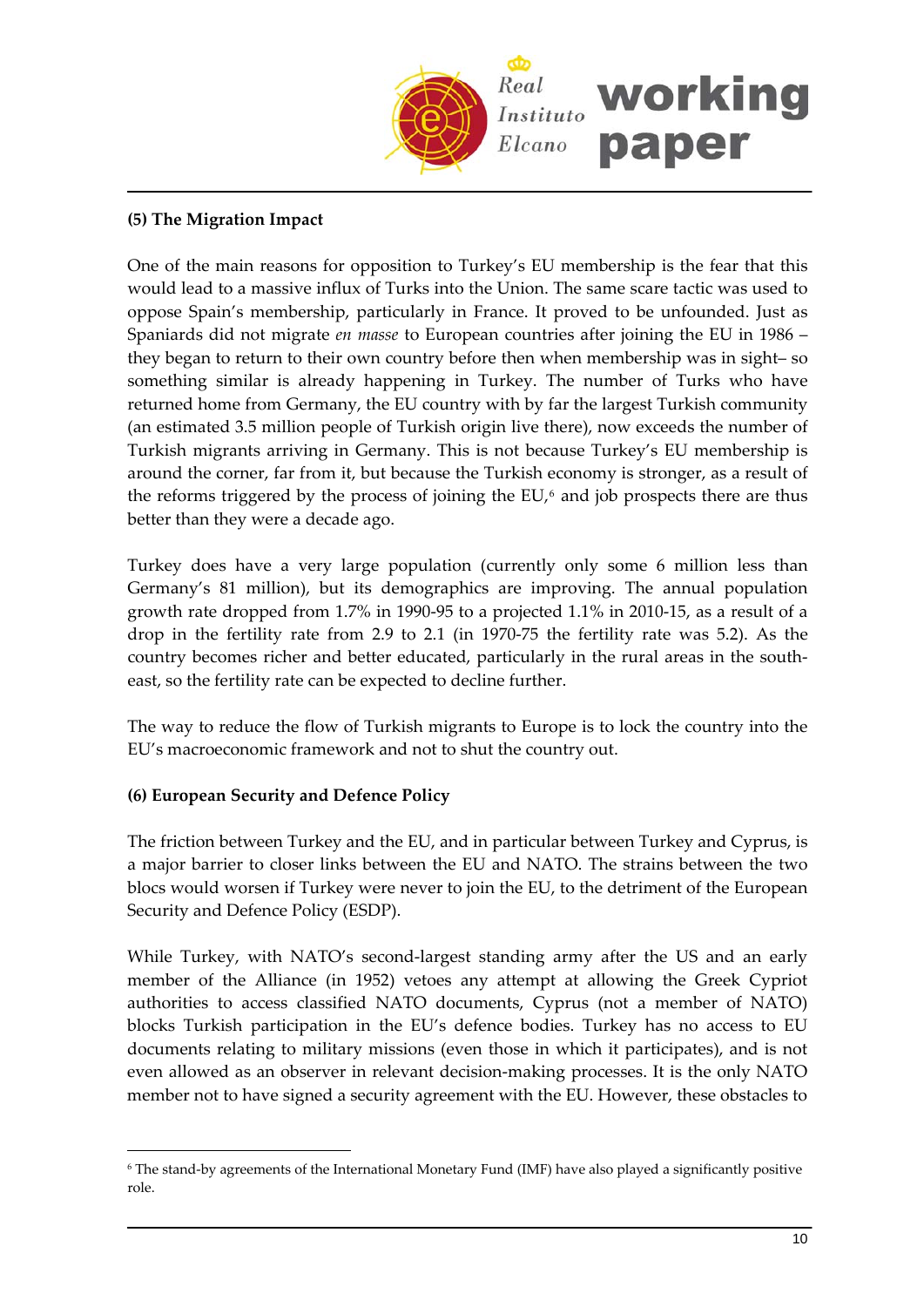

NATO-EU cooperation cannot be solely attributed to the Cyprus problem: there is a lack of political will to include non‐EU allies.

Turkey has long been part of the European security architecture. More than a decade ago it obtained a virtual member status within the Western European Union (WEU), but this proved to be of a temporary nature as the 1998 agreement between the UK and France, which paved the way for the establishment of a European Security and Defence Policy within EU structures, led to the disbanding of the WEU as the EU's security institution. It also meant the sudden vanishing of all the hard‐fought *acquis* regarding the foundation of the security relationship between Turkey and the EU.

The security relationship between Turkey and the EU that then emerged was influenced to a large extent by the EU's internal political dynamics and, as of 2004, compounded by the EU enlargement and the entry of Cyprus, which, because it is not a member of NATO nor of the Partnership for Peace (PfP), cannot participate in EU missions drawn on NATO capabilities. Two years before Cyprus joined the EU, the European Council decided that only the member states that are simultaneously members of either NATO or the PfP were eligible for ESDP operations that use NATO assets. Turkey strictly interprets the North Atlantic Council decision of 2002 and blocks the participation of Cyprus in NATO‐EU strategic cooperation. As Sinam Ülgen, a Turkish foreign policy expert, points out, Turkish policy‐makers might have been more flexible had there been a clear political will on the EU side for supporting Turkey's full EU membership[.7](#page-10-0)

Turkey's contribution to the ESDP surpasses that of several EU member states and it is the most active participant in ESDP missions among third countries. Turkey is the secondlargest troop contributor to Operation Althea in Bosnia‐Herzegovina, despite the decision‐making body –the European Defence Agency (EDA)– being completely off‐limits to Ankara. Given the size of Turkey's army (the largest among European members of NATO) and of its defence budget, the country's non-participation in the EDA is a serious liability for this body.

Turkey also has more peace‐keeping troops in Afghanistan than most EU countries, such as Spain, and is the only Muslim country to participate in the NATO‐led mission (see Figure 8).

<span id="page-10-0"></span><sup>7</sup> This whole issue is well explained by Sinam Ülgen at

[http://www.edam.org.tr/images/PDF/yayinlar/makaleler/edam](http://www.edam.org.tr/images/PDF/yayinlar/makaleler/edam-discussion%20paper2%202008.pdf)‐discussion%20paper2%202008.pdf.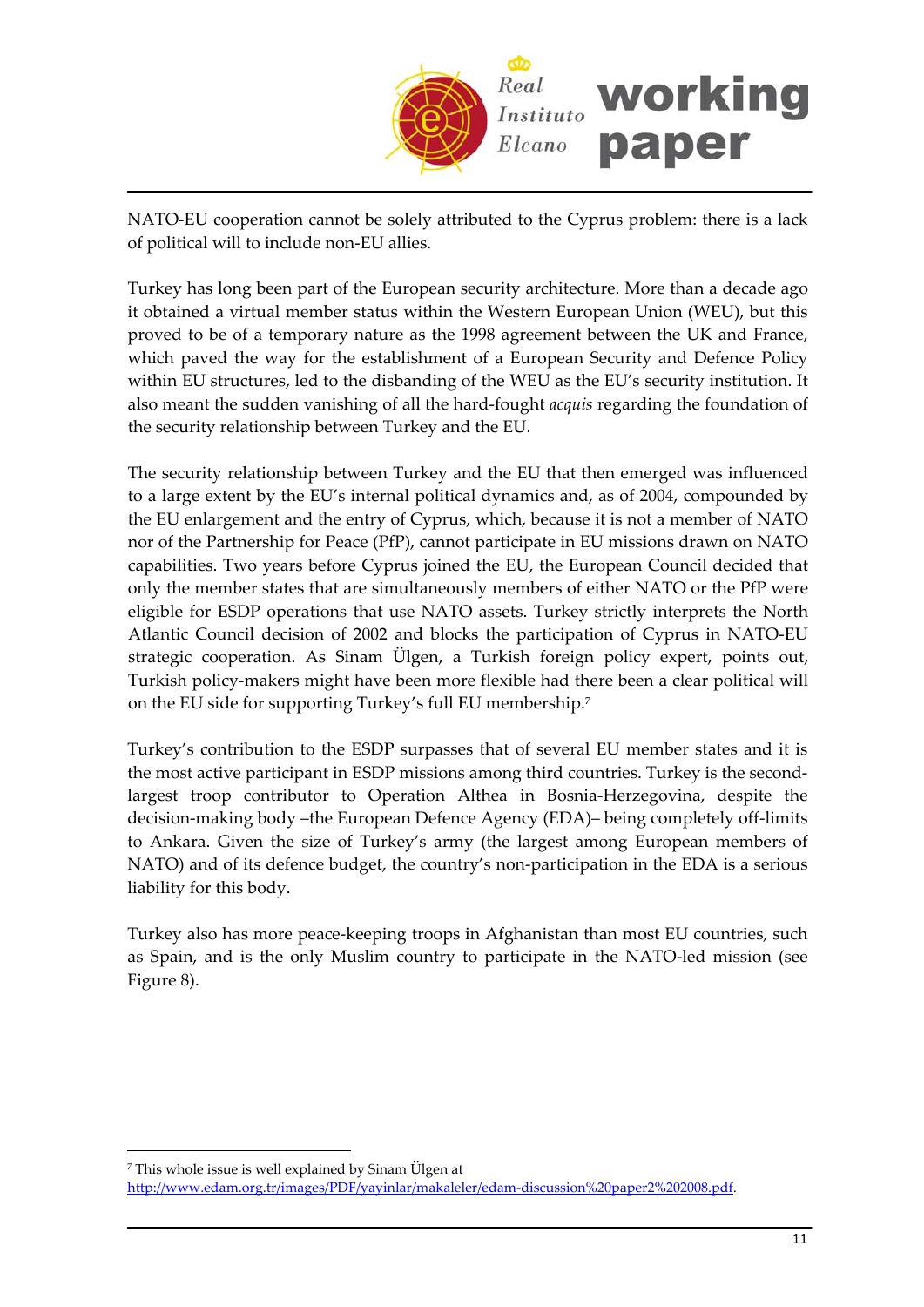

| Figure 8. ISAF Troops in Afghanistan, Main Countries |                                   |  |  |
|------------------------------------------------------|-----------------------------------|--|--|
|                                                      | <b>Current Troop Contribution</b> |  |  |
| <b>US</b>                                            | 90,000                            |  |  |
| <b>UK</b>                                            | 9,500                             |  |  |
| Germany                                              | 4,877                             |  |  |
| France                                               | 3,850                             |  |  |
| Canada                                               | 2,913                             |  |  |
| Italy                                                | 3,770                             |  |  |
| Poland                                               | 2,488                             |  |  |
| <b>Turkey</b>                                        | 1,815                             |  |  |
| Australia                                            | 1,550                             |  |  |
| Spain                                                | 1,505                             |  |  |

Source: International Security Assistance Force.

 $\overline{a}$ 

Since the end of the Cold War, during which Turkey very much did the bidding of the US, and particularly since the launch of Turkey's new 'zero problem' foreign policy under Ahmet Davutoglu, who became Foreign Minister in May 2009 (see the next section), Turkish security doctrine is more comfortable with the EU's strategy, including its soft power, than with that of the US, still fundamentally based on hard power. Yet Turkey is institutionally excluded from EU security bodies and consequently cooperation with the EU is below potential.

Resolving the seemingly intractable problems of Cyprus –the issue of direct trade with the internationally‐unrecognised Turkish Republic of Northern Cyprus and reunification of the island (not in itself a *sine qua non* for Turkey's entry into the EU)– is the key to the whole process of Turkish-EU accession and hence to the institutional problems between NATO and the EU. But positions are very entrenched, and the Cyprus issue is a convenient fig leaf for countries to mask more profound objections to Turkey's EU membership (because it is large, poor and Muslim).

# **(7) Turkey's More Assertive Foreign Policy: An Asset Not a Liability**

Unsurprisingly, Ankara's foreign policy is more assertive and increasingly looks toward the east. Since the end of the Cold War, when Turkey ceased to be the sentinel on the front line, it was only natural that the country should choose to forge a more independent foreign policy towards its backyard that reflected its own interests and not just those of its Nato allies, as well as its burgeoning economic strength. Now, given the pace of accession talks, Ankara is understandably even keener to keep all options open.

There has been a lot of silly talk about Turkey turning its back on the West in favour of re-engagement with the lands once ruled by its Sultans during the Ottoman Empire.<sup>[8](#page-11-0)</sup> Prime

<span id="page-11-0"></span><sup>8</sup> The *New York Times* ran an article on 8 June, 2010 with the headline 'Turkey Goes from Pliable Ally to Thorn for the US' and its columnist Thomas Friedman, describing a trip to Istanbul, found 'Turkey's Islamist government seemingly focused not on joining the European Union but the Arab league – no, scratch that, on joining the Hamas‐Hezbollah‐Iran restistance front against Israel ... I exaggerate, but not that much.'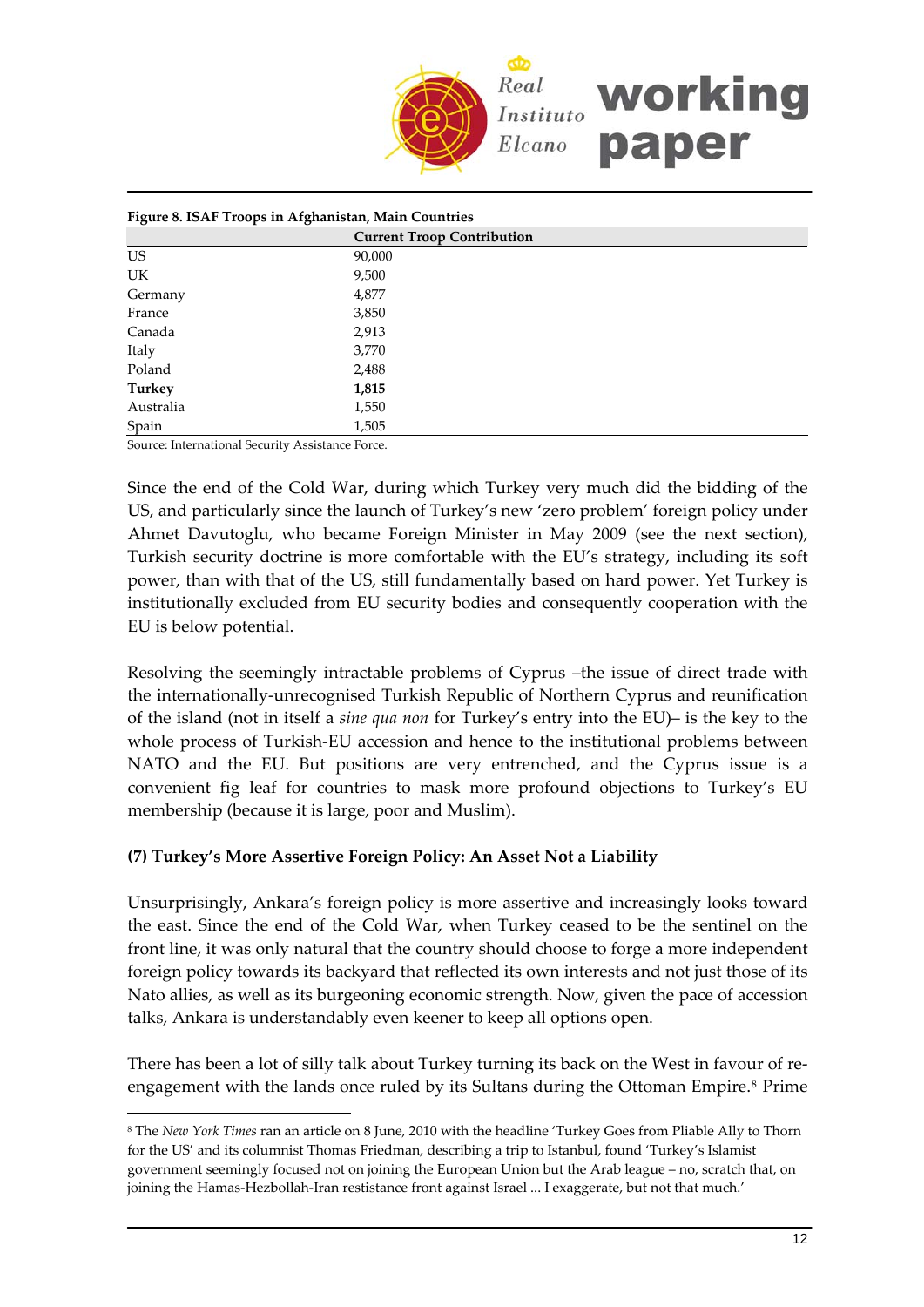

Minister Recep Tayyip Erdogan's belligerent rhetoric –which plays to the gallery of the ruling Justice and Development Party (AKP), a party with Islamist roots– does not help matters as it antagonises people in the US and the EU.

Many of the steps taken under Ankara's 'zero‐problem' foreign policy, a broad initiative to develop good relations with all of Turkey's neighbours (see Figure 9) and countries beyond, are clearly positive: mending fences with Syria (the old risk of war over issues such as Syria's backing of the PKK terrorist group during the 1990s has given way to visafree travel); signing a landmark deal with Armenia to open the shared border (yet to happen) closed by Ankara since 1993 in support of its ally Azerbaijan (in conflict with Armenia over Nagorno‐Karabakh); hosting talks between Afghanistan and Pakistan; and liaising with Sunni militants in Iraq. Relations with Georgia and Greece have greatly improved, and Russia has become Turkey's leading trading partner and one of its top suppliers of tourists. A Turk, Ekmeleddin Ihsanoglu, won the first democraticallycontested election to lead the 57‐member Organisation of the Islamic Conference.

Turkey is becoming an influential actor with considerable 'soft power' in the Western Balkans and the Middle East. It is shaping up to be a constructive actor in the region. This can only benefit European security in the broadest sense and enhances Turkish claims for EU admission. And Turkey's greatly increased volume of trade with its neighbours is helping, albeit very modestly so far, to integrate the region more into the global system.





Source: Financial Times.

Nonetheless, European capitals and Washington fret over two policies in particular: (1) the standoff with Israel (which for long saw Turkey as its only Muslim ally), following the Israeli raid in May 2010 on a Turkish‐flagged aid flotilla seeking to break the Gaza blockade, in which nine Turks died; and (2) Turkey's friendly relation with Iran.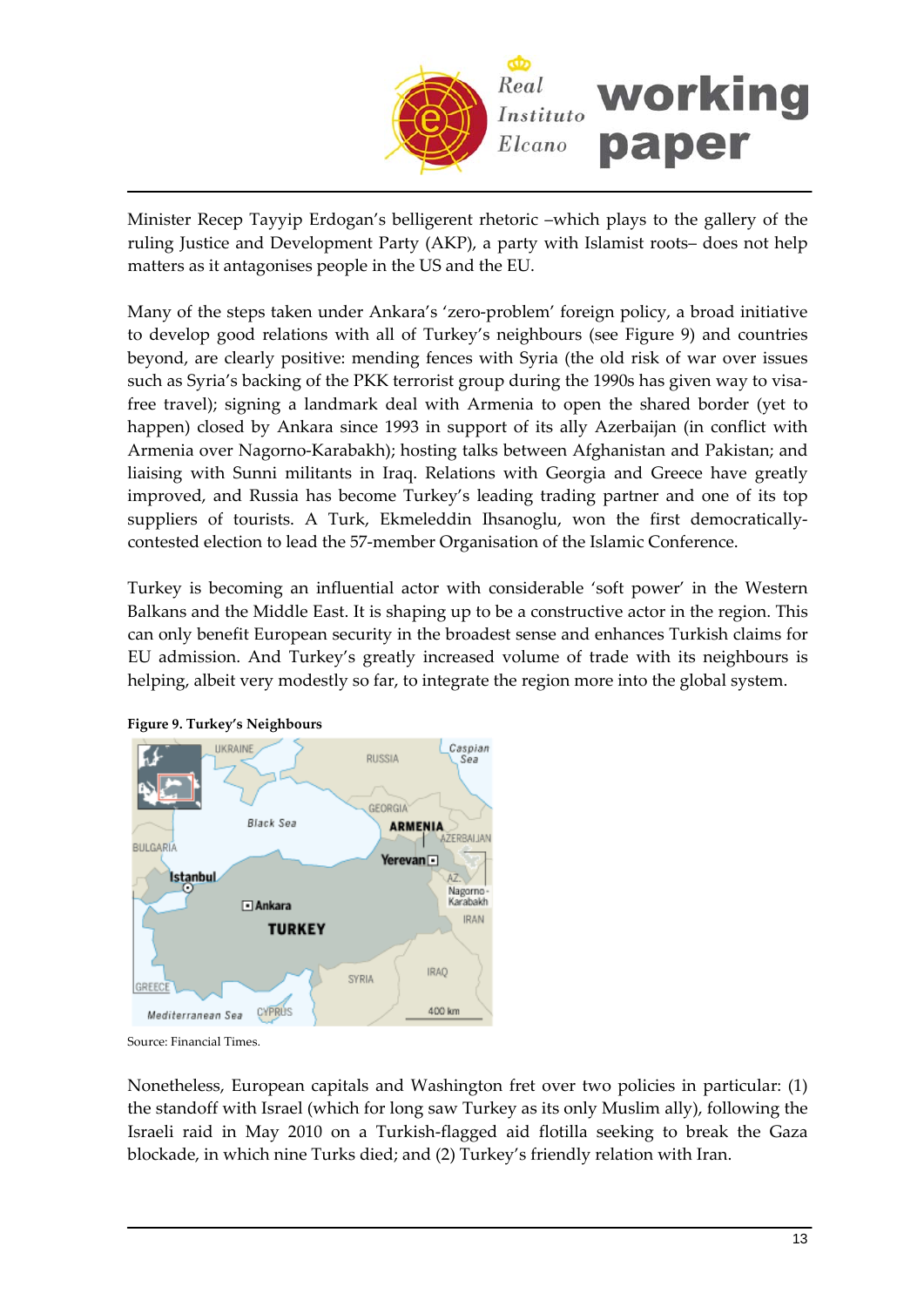

Turkey voted against the UN Security Council's additional sanctions on Iran, after the international community ignored the Turkish‐Brazilian‐Iranian transfer part of Iran's stockpile of uranium to Turkey. Prime Minister Erdogan may have been naïve in believing Tehran had good intentions, but had his confidence-building measure won wider support, it could have led to broader negotiations and a comprehensive solution. Moreover, Erdogan kept the US President, Barack Obama, informed and did not go behind his back. According to Hugh Pope, the Turkey/Cyprus project Director for the International Crisis Group, Ankara is 'profoundly opposed to nuclear proliferation in the Middle East, but it believes that proliferation is only likely to be prevented through persuasion, not threats'. Turkey's engagement with Iran and other hard‐line states is based on a wish to modify these states' behaviour, not on a desire to ally with them.<sup>[9](#page-13-0)</sup> After all, Washington has been stuck in a standoff with Tehran for more than 30 years. Turkey's approach, however, was undermined by the haste with which Prime Minister Erdogan welcomed the controversial re‐election of Iranian President Mahmoud Ahmadinejad (widely believed to have been fraudulent) in June 2009. As regards Israel, Erdogan's public outrage over the blockade is shared by many EU leaders in private.

Turkey's foreign policy would not be an easy fit within the EU. According to Ivan Krastev and Mark Leonard of the European Council on Foreign Relations, 'there is a real danger that the blend of electoral populism, the resurgent Kurdish issue and embroilment in assorted conflicts in the Middle East and the southern Caucasus will make Ankara an awkward partner. The robustness of the EU anchor therefore remains critical.'[10](#page-13-1) The benefits of Turkey's foreign policy, with the country in the EU, however, would outweigh the disadvantages. In the words of a report by the Transatlantic Academy, Turkey's foreign policy is 'an asset to the Western Alliance precisely because its policies in the neighbourhood are distinct and not simply a replica of (often unsuccessful) American and EU policies in these regions'.[11](#page-13-2)

# **(8) The Cyprus Problem**

The Lisbon Treaty appeared to offer a way out of the stalemate over the direct trade regulation, by granting the European Parliament (EP) a voice in the thorny issue. But hopes were dashed when the EP's legal affairs committee questioned the legal basis on which the European Commission had proposed direct trade between the EU and the internationally-unrecognised Turkish Republic of Northern Cyprus (TRNC). Yet again, Cyprus was vindicated. Had the EP decided that the regulation was an international trade

<span id="page-13-0"></span><sup>9</sup> See Hugh Pope (2010), 'Pax Ottomana', *Foreign Affairs*, November‐December.

<span id="page-13-1"></span><sup>10</sup> See Chapter 4 of European Council of Foreign Relations (2010), *The Spectre of a Multipolar Europe*, [http://www.ecfr.eu/content/entry/the\\_spectre\\_of\\_a\\_multipolar\\_europe\\_publication,](http://www.ecfr.eu/content/entry/the_spectre_of_a_multipolar_europe_publication) and Ahmet Evin *et al*., *Getting to Zero. Turkey, its Neighbours and the West*, Transatlantic Academy, [http://www.bosch](http://www.bosch-stiftung.de/content/language1/downloads/Report_TA_GettingtoZeroFINAL.pdf)‐ [stiftung.de/content/language1/downloads/Report\\_TA\\_GettingtoZeroFINAL.pdf](http://www.bosch-stiftung.de/content/language1/downloads/Report_TA_GettingtoZeroFINAL.pdf). <sup>11</sup> *Ibid*.

<span id="page-13-2"></span>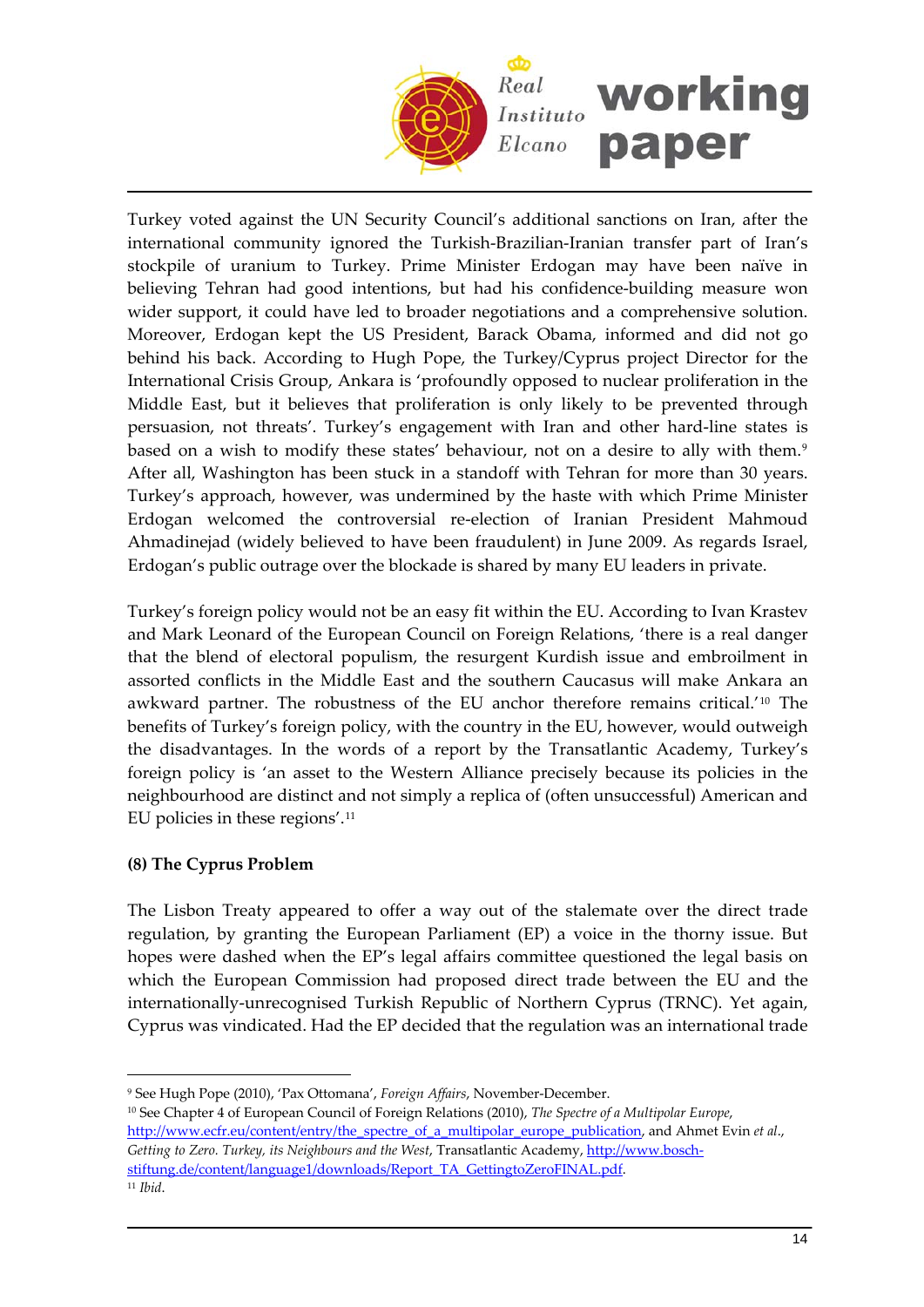

matter it could have voted on it and exerted pressure on EU governments to move from unanimity to majority voting.

Equally unresolved, after 36 years, is the issue of the reunification of the island (see Figure 10). There is no direct linkage between the two issues, but if the direct trade issue was resolved, which would enable talks to start on many chapters after Ankara complied with the 'opening benchmarks' set by the EU, and the TRNC was no longer isolated Turkey might lose interest in a reunification settlement.



Ban Ki-moon, the UN Secretary General, fired a shot across the bows of the Greek- and Turkish‐Cypriot leaders last November when he warned them in a report that a 'critical window of opportunity is rapidly closing' for reunification of the island, divided since 1974, and their negotiations run the risk of 'foundering fatally'.

Turkey's non-membership of the EU, for whatever reason, would probably leave Cyprus permanently divided by a formal partition of the Greek‐Cypriot south of the island and the Turkish‐Cypriot north. The TRNC could then either become a separate and possibly recognised country or consolidate itself as the 82nd province of Turkey, which is what effectively it is at the moment. In this scenario, Greek Cypriots would forego the economic boost of reunification over the long term and tensions would rise in the eastern Mediterranean.

# **(9) The Loss of a Beacon for the Middle East?**

Turkey's EU accession process is engineering a political and economic transformation of the country, albeit in fits and starts, which is being closely watched in the Middle East. Were Turkey to join the EU, the country would be consolidated as a beacon for the spreading of liberal ideas and practices in its neighbourhood. It would show that democracy and the Islamic faith are compatible. This would be particularly important in multicultural Europe. Failure to enter the EU would run the risk of dampening the reformist spirit in Turkey and diminishing the country's positive influence in its region.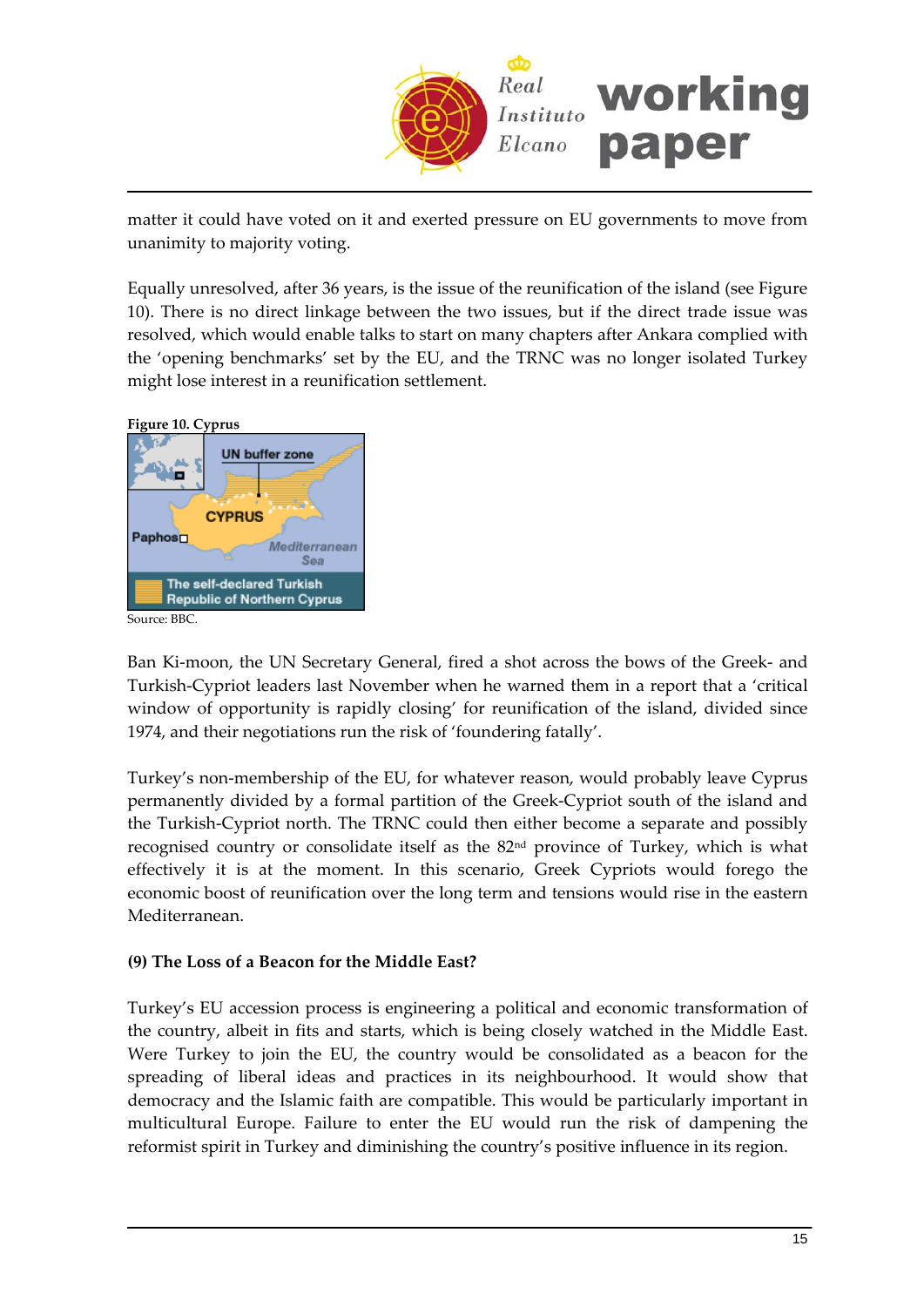

Just as the EU's soft power –defined by Joseph Nye, the inventor of the term, as the 'ability to shape the preferences of others'– is credited with transforming eight formerly communist Eastern and Central European countries into democracies and free‐market economies and for acting as a catalyst for the modernisation of Turkey, so too Turkey's own emerging soft power is beginning to be felt in its region.[12](#page-15-0) Soft power has proved to be much more effective in shaping societies than US hard (military) power.

Twenty‐five years ago, when Spain joined the EU, Turkey had just about recovered from its military regime of 1980‐82, the combined value of its annual exports of goods and services was not even one-tenth of today's US\$100 billion, broadcast media consisted of state television and radio (today there are more than 200 TV channels and over 1,000 radio stations) and getting a phone line installed required waiting several months (today Turkey has more than 90 mobile phone subscriptions per 100 inhabitants, well above the world average of around 60). There was no non‐stop flight between Istanbul and New York in 1986, as opposed to today's more than 20 flights a week to the US. During this period Turkey has created a sizeable middle class. Take just one indicator and compare it with Egypt, whose population is roughly the same as Turkey's. Egypt, whose petrolpump prices are a fraction of Turkey's, has 29 passenger cars per 100 inhabitants (2007) compared with Turkey's 88.

Figures 11 and 12 show how far ahead Turkey is of other Muslim countries in its region. These nations are held back, to a much greater extent than Turkey, by three critical deficits: knowledge, freedom and women's empowerment.[13](#page-15-1) Another factor holding back Arab countries has been Islamic Law, which acted as a drag on development by slowing or blocking the emergence of central features of modern economic life, including private capital accumulation, corporations, large‐scale production and impersonal exchange.[14](#page-15-2)

| Region, country or          | Human             | Life expectancy  | <b>Adult literacy</b>           | Per capita            |
|-----------------------------|-------------------|------------------|---------------------------------|-----------------------|
| country grouping            | Development Index | at birth (years) | rate $\left(\frac{0}{0}\right)$ | <b>GDP (PPP US\$)</b> |
| Middle East                 | 0.73              | 69.4             | 74.7                            | 9,418                 |
| Arab League                 | 0.70              | 68.5             | 69.6                            | 8,103                 |
| Iran                        | 0.78              | 71.2             | 82.3                            | 10,955                |
| Turkey                      | 0.81              | 71.7             | 88.7                            | 12,955                |
| <b>OECD</b> (except Turkey) | 0.94              | 77.8             | 99.0                            | 33,755                |

**Figure 11. Comparative Indicators of Economic Performance, 2007**

 $\overline{a}$ 

Notes: as of 2007, the Arab League had 22 members and the OECD included 30 of the world's most industrialised countries. Regional and organisation averages are population‐weighted. Certain indexes were unavailable for three Arab League members (Iraq, Palestinian Authority and Somalia).

Source: United Nations Development Programme, Human Development Report 2007‐8, prepared by Timur Kuran, page 4 of his book *The Long Divergence: How Islamic Law Held Back the Middle East* (Princeton University Press, 2011).

<span id="page-15-0"></span><sup>12</sup> See *An Unpolished Gem: Turkey's Soft Power* by Hakan Altinay, Executive Director of the Open Society Institute, Istanbul ([http://findarticles.com/p/articles/mi\\_7057/is\\_2\\_10/ai\\_n28539341/\)](http://findarticles.com/p/articles/mi_7057/is_2_10/ai_n28539341/).

<span id="page-15-1"></span><sup>&</sup>lt;sup>13</sup> These issues were studied in the first Arab Human Development Report (2002).

<span id="page-15-2"></span><sup>14</sup> This overlooked issue is studied by Timur Kuran (2011), *The Long Divergence: How Islamic Law Held Bank the Middle East*, Princeton University Press.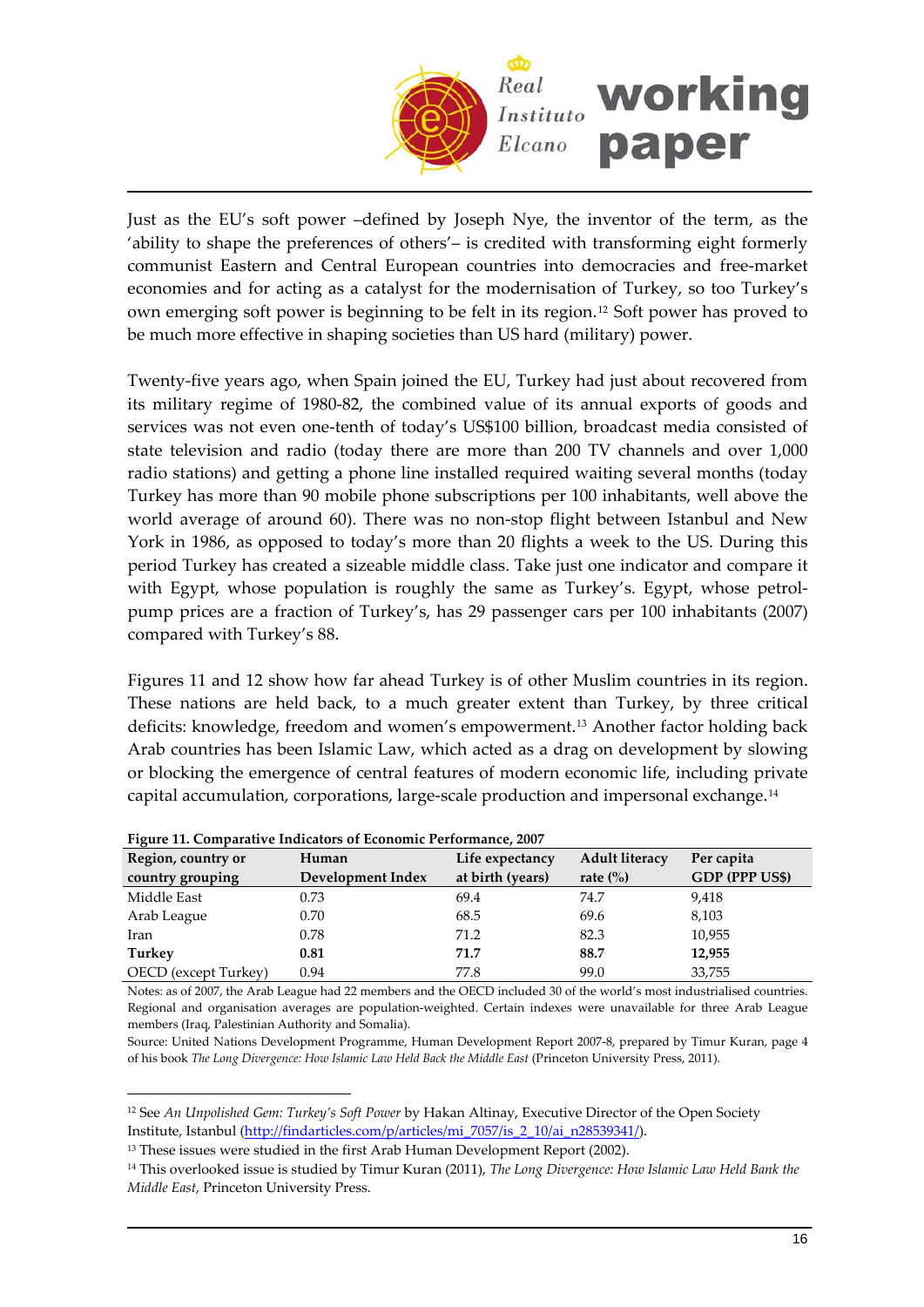

| Figure 12. Comparative Indicators of Political Performance, 2008-09 |                           |                  |                         |               |  |  |
|---------------------------------------------------------------------|---------------------------|------------------|-------------------------|---------------|--|--|
| Region, country                                                     | Civil                     | Political rights | Corruption              | Rule of law   |  |  |
| or                                                                  | liberties                 | 1 (strongest)    | perceptions             | $-2.5$ to 2.5 |  |  |
| country grouping                                                    | $1 \text{ (most) to } 10$ | to $10$          | 1 to 10 (least corrupt) | (best)        |  |  |
| Middle East                                                         | 5.1                       | 5.6              | 2.9                     | $-0.3$        |  |  |
| Arab League                                                         | 5.4                       | 6.1              | 2.8                     | $-0.6$        |  |  |
| Iran                                                                | 6.0                       | 6.0              | 1.8                     | $-0.8$        |  |  |
| Turkey                                                              | 3.0                       | 3.0              | 4.4                     | 0.1           |  |  |
| OECD (except Turkey)                                                | 1.4                       | 1.1              | 6.8                     | 1.2           |  |  |

Note: for the country groupings, see Figure 11.

Sources: Freedom House, *Freedom in the World Report*, 2008, first two columns; Transparency International , *Corruption Perceptions Index*, 2009 World Bank Rule of Law Indicators, 2008 prepared by Timur Kuran, page 17 of his book *The Long Divergence: How Islamic Law Held Back the Middle East* (Princeton University Press, 2011).

The proliferation of private wealth in Turkey, albeit with a very skewed income distribution, coupled with the greater degree of democracy, is creating a more vibrant civil society, which is increasingly admired in the Middle East, except among Islamic fundamentalists and political elites in the authoritarian regimes. The Ankara bureau of Al Jazeera, the Arabic‐language TV network, is second only to its Washington bureau among the non‐Arab offices in the number of stories filed, be they about politics or football. Popular Turkish TV shows enjoy a big following in Egypt, Iran and Syria, despite the language barrier. Turkish television is a bridge between the Arab world and a Western way of life, as depicted in Turkey's secular society. A public opinion survey showed that 61% of respondents from seven Arab countries saw Turkey as a model for the Arab world.[15](#page-16-0)

The Turkish development agency TIKA channels a significant amount of money into countries, many of them in the region. Some of these funds go to good‐governance programmes and to help empower women. Turkish NGOs are also engaged in projects in neighbouring countries promoting the dissemination of democratic values and entrepreneurship.

Tourism is another area attracting Turkey's neighbours and enabling them to see for themselves the changes in the country.

Halkan Altinay, who heads the Open Society Institute in Istanbul, part of the Soros Foundations Network, which is particularly active in promoting civil society, likens Turkey's soft power to an unpolished gem. As progress is made in the EU accession negotiations and Turkey becomes more democratic and wealthier so the gem will sparkle more. If the country does not join the EU, the gem will lose lustre.

<span id="page-16-0"></span><sup>15</sup> See Mensur Akgun *et al*. (2009), *The Perception of Turkey in the Middle East*, TESEV.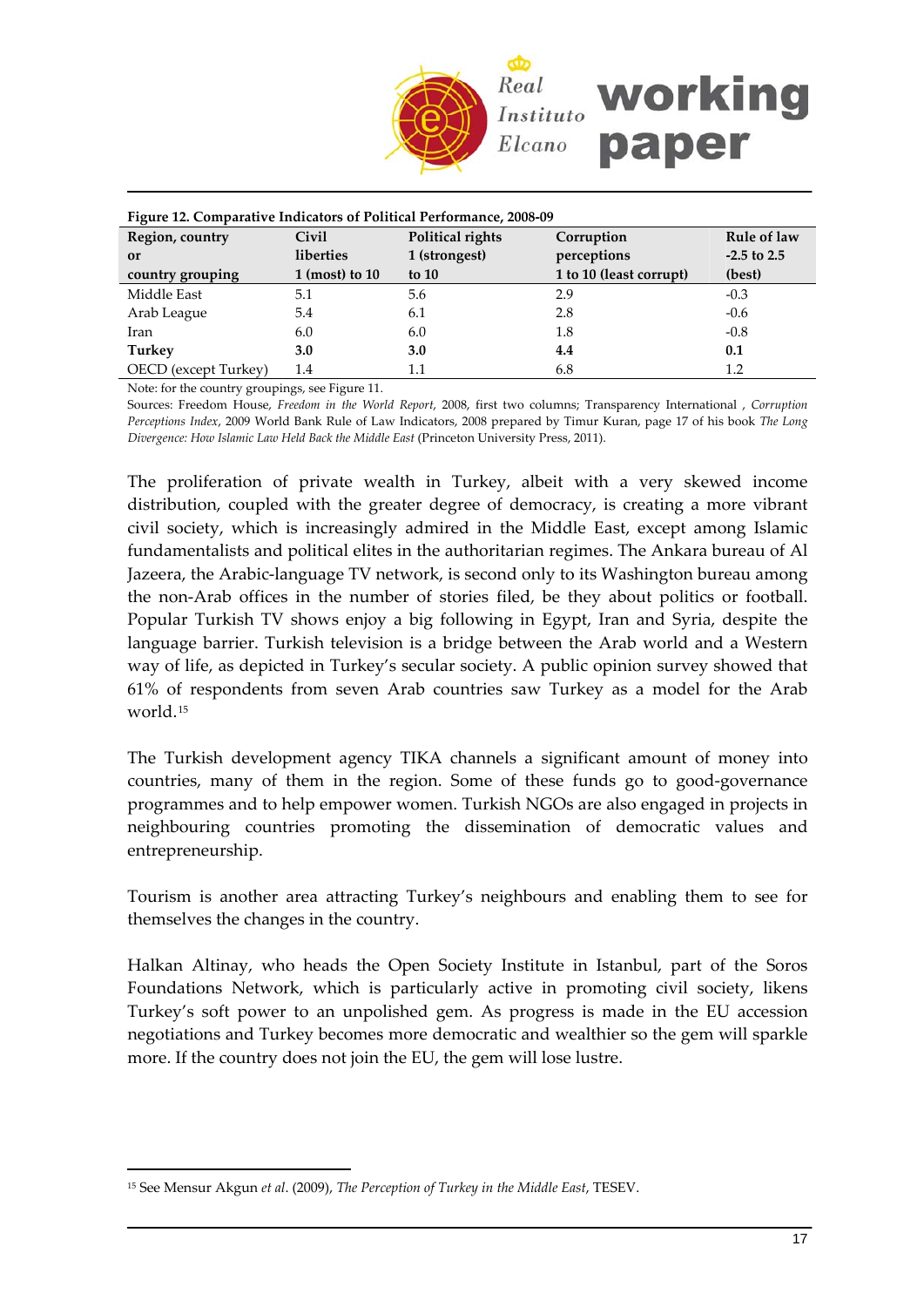

# **(10) Conclusion: Kick‐starting Negotiations**

The door to full membership seems forever closed. This provides little incentive for the government to push through the reforms required for membership. The EU's last report on Turkey's progress showed that there is still a long way to go in areas of fundamental rights.[16](#page-17-0) Particularly worrying is the deterioration in media freedom.

The golden period of reforms by the AKP was between 2002 and 2005, since when the pace has slowed down notably, though not just because of the blocking of so many chapters. Resistance from the secular establishment, particularly entrenched in the military, the judiciary and parts of the media, has also been a major obstacle and generated almost constant friction with the AKP. Even if the chapters remain blocked, Ankara needs to carry on with its democratic reforms as they are good in themselves.

The 'yes' vote by a significant margin (58% vs 42%) in Turkey's constitutional referendum last September, in the face of secularists' claims that the religiously‐conservative AKP is seeking to introduce theocracy, shows there is broad support for more reforms. Turkey's EU supporters, including Spain, should build on this opportunity in 2011. A new, liberal constitution is expected to be drawn up after the elections this year.

EU governments should come clean and start 'talking Turkey'. So far, there has been little more than double-talk and evasiveness, even among its supporters. For example, the day after championing Turkish membership in Ankara, the British Premier David Cameron said the number of immigrants coming into the UK from non-EU countries should be sharply reduced. This just sends out a confusing message.

A confidence‐building measure would be to invite the Turkish President or Prime Minister to EU summits, which was the case before 2007 for the leaders of candidate countries.[17](#page-17-1)

Resolving the Cyprus problem would unblock many chapters. As Jack Straw, the British Foreign Secretary between 2001 and 2006, pointed out, 'Europe's strategic future with Turkey is now hostage to negotiations over Cyprus'.[18](#page-17-2) Straw said there were still serious concerns about corruption and inadequate judicial systems in Bulgaria and Rumania, but, nevertheless, they joined the EU in 2004. 'Yet the EU chose (and I was party to this) to apply a Nelson's eye to some of these shortcomings in pursuit of a wider strategic goal. In other words, the EU showed some practical vision now so lamentably lacking for Turkey'.

<span id="page-17-0"></span><sup>&</sup>lt;sup>16</sup> See [http://ec.europa.eu/enlargement/press\\_corner/key](http://ec.europa.eu/enlargement/press_corner/key-documents/reports_nov_2010_en.htm)-documents/reports\_nov\_2010\_en.htm.

<span id="page-17-1"></span><sup>&</sup>lt;sup>17</sup> This was partly to appease Bulgaria and Romania over not being allowed to join the EU in 2004.

<span id="page-17-2"></span><sup>18</sup> See "No ifs or buts, Turkey must be part of the EU", *The Times*, 8/XI/2010.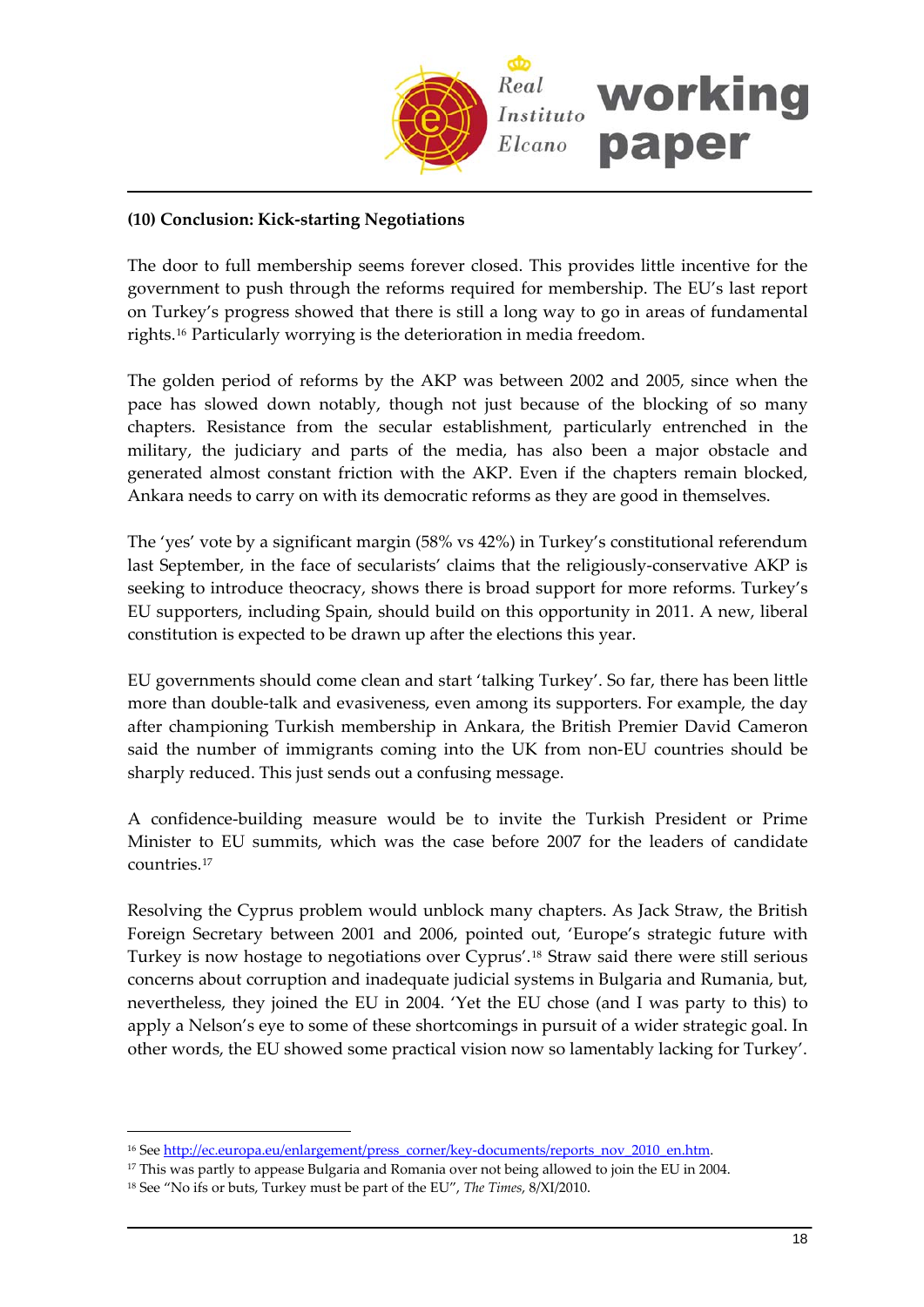

Turkey's sheer size, with a population of 75 million, does make it a difficult fit into the EU. Perhaps the time has come to face up to the question of complete free movement of people and tell Ankara this would not happen for years, if at all, even after Turkey joined. However, the country would enjoy many other advantages of EU membership. It is possible that Ankara would accept this in return for greater visa facilities now. It is absurd that citizens of Serbia, Albania and Bosnia‐Herzegovina all enjoy visa‐free travel to Europe, while Turkish businessmen are often denied visas to attend trade fairs and students cannot study abroad. Turkish entrepreneurs in Europe already run €40 billion worth of businesses, and employ around half a million people.

The EU-Turkey Customs Union is an uneven relationship and needs to be better balanced. It allows EU business people to travel to Turkey freely, while enabling Turkish processed goods to enter the EU, but Turkish businessmen (let alone all citizens) are prevented by the Schengen visa requirements from travelling hassle‐free to Europe to promote their products. The Customs Union requires Turkey to implement the EU's Common External Tariff. As a result, when the EU agrees free‐trade accords with third‐ party countries, Turkey has to implement the terms, but third‐party countries are not obliged to open their markets to Turkey.

A re‐engagement with Turkey might help galvanise a credible and electable social‐ democratic alternative to the AKP in the 2011 elections. The euro‐sceptic and rigidly secularist Republican People's Party (CHP), established by the pro-European and reformist Mustafa Kemal Atatürk, the father of modern Turkey, is a pale shadow of its former self and an insult to its founder. The CHP's new leader, Kemal Kılıçdaroğlu, is attempting to remould the party as a force in favour of EU membership.

In 2011 the EU should give Turkey a firm target date for accession. This should be 2023, to mark the 100<sup>th</sup> anniversary of the founding of the republic. Turkish disillusionment and EU prevarication is creating a vicious circle that needs to be broken in 2011 and, in its place, the virtuous circle of Turkey‐EU convergence re‐established.

# *William Chislett*

*Former correspondent of the Financial Times and author of two books on Turkey (Euromoney Publications) and five Working Papers for the Elcano Royal Institute ([www.williamchislett.com\)](http://www.williamchislett.com/)*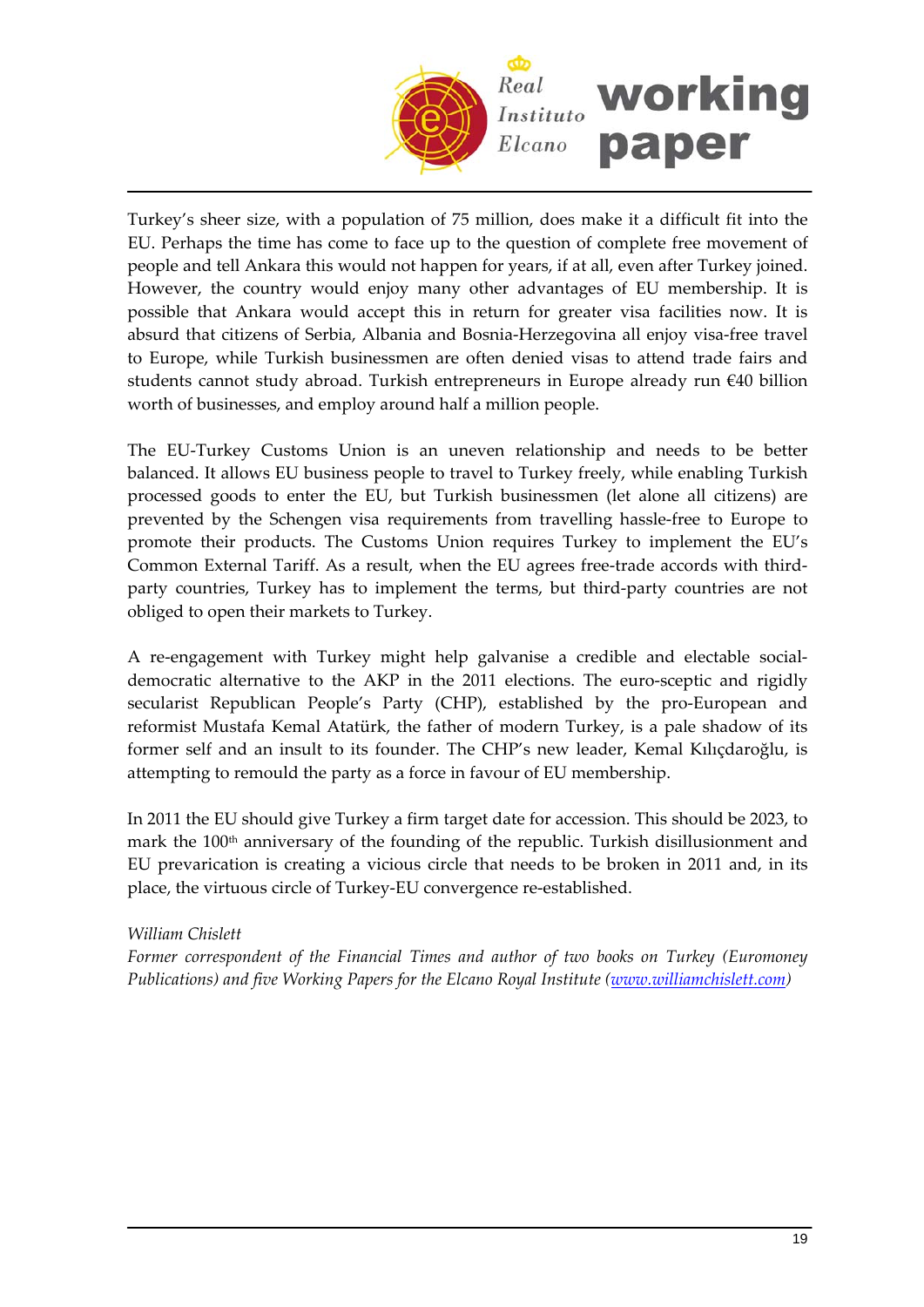

# **Appendices**

# **Appendix 1**. **Turkey's Progress in Negotiating Chapters as of January 2011**

- **(a) Opened and provisionally closed**
- 25. Science and research (Austria: 12/VI/)

## **(b) Opened**

- 4. Free movement of capital (France: 18/XII/2008)
- 6. Company law (Slovenia: 12/VI/2008)
- 7. Intellectual property rights (Slovenia: 12/VI/2008)
- 10. Info society and media (France: 18/XII/2008)
- 12. Food Safety, Veterinary and Phytosanitary Policy (Spain: 30/VI/2010)
- 16. Taxation (The Czech Republic: 30/VI/2009)
- 18. Statistics (Germany: 26/VI/2007)
- 20. Enterprise and industrial policy (Germany: 28/II/2007)
- 21. Trans European networks (Portugal: 19/XII/2007)
- 28. Consumer and health protection (Portugal: 19/XII/2007)
- 32. Financial control (Germany: 26/VI/2007)

## **(c) Chapters to be negotiated**

- 2. Free movement of workers
- 5. Public procurement
- 8. Competition policy
- 10. Information society and media
- 12. Food safety, veterinary and phytosanitary policy
- 15. Energy
- 18. Statistics
- 19. Social policy and employment
- 20. Enterprise and industrial policy
- 21. Trans-European networks
- 23. Judiciary and fundamental rights
- 24. Justice, freedom and security
- 25. Science and research
- 26. Education and culture
- 27. Environment
- 28. Consumer and health protection
- 31. Foreign, security and defence policy
- 32. Financial control

## **(d) Chapters suspended over Cyprus by the European Council in December 2006 until Turkey complies with its obligations under the Additional Protocol**

- 1. Free movement of goods
- 3. Right of establishment and freedom to provide services
- 9. Financial services
- 11. Agricultural and rural affairs
- 13. Fisheries
- 14. Transport policy
- 29. Customs Union
- 30. External relations

# **(e) Chapters opposed by France**

- 11. Agricultural and rural affairs
- 17. Economic and monetary policy
- 22. Regional policy and coordination of structural funds
- 33. Financial and budgetary provisions
- 34. Institutions

# **(f) Chapters opposed by Cyprus**

- 2. Free movement of workers
- 15. Energy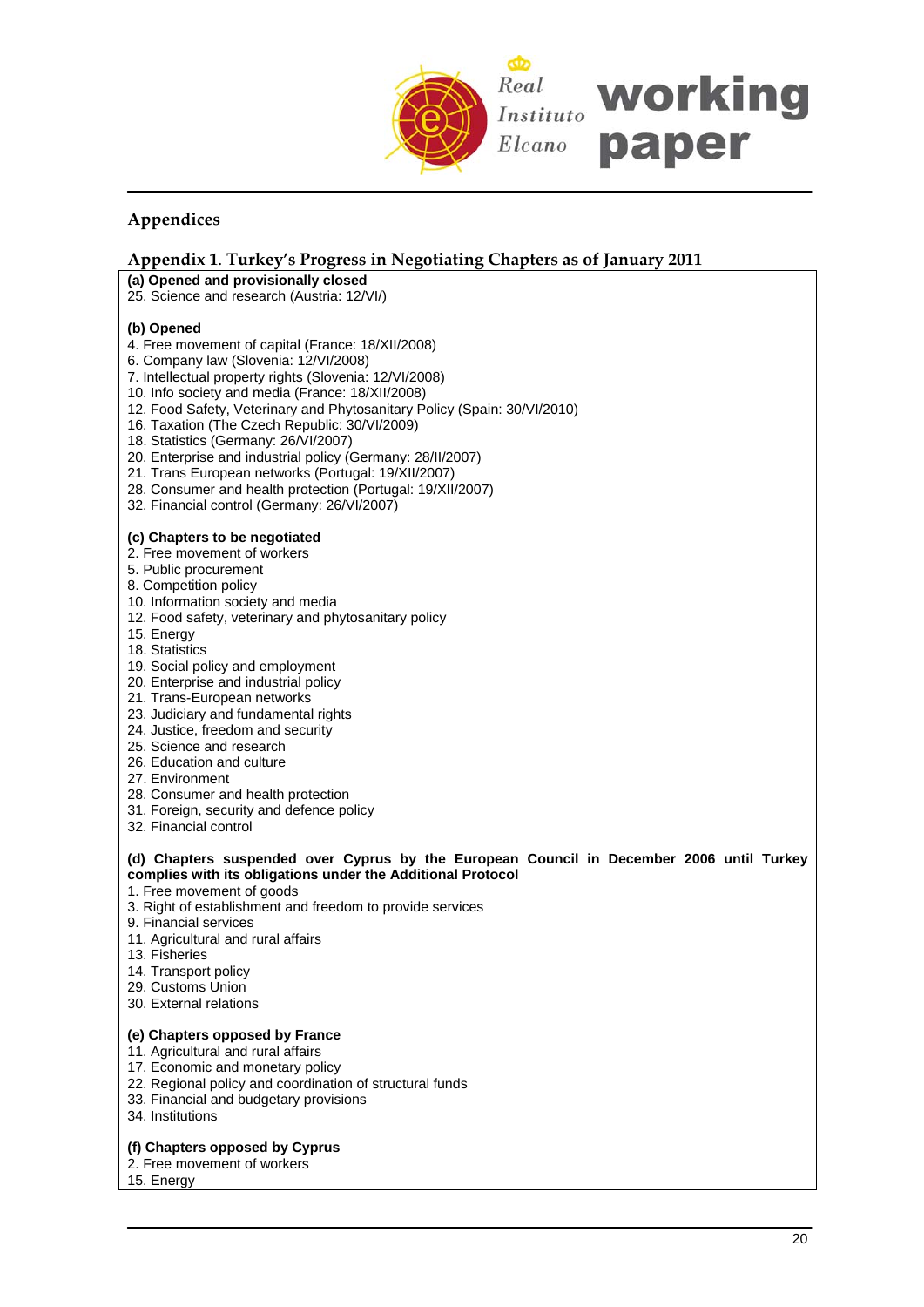

## 23. Judiciary and fundamental rights

24. Justice, freedom and security

26. Education and culture

31. Foreign, security and defence policy

# **Appendix 2. Timeline: The Long and Winding Road to EU Accession**

## **February 18 1952**

Turkey becomes a full member of Nato.

# **September 20 1959**

Turkey applies to the European Economic Community (EEC) to become an associate member.

#### **May 27 1960**

The army stages a *coup* and remains in power until October 1961. It draws up a new constitution and establishes a mechanism to intervene in politics, the National Security Council.

## **September 12 1963**

Turkey is made an associate member of the EEC.

**July 22 1970**

Turkey signs an agreement foreseeing its eventual full membership of the bloc.

#### **March 12 1971**

The army hands an ultimatum to Prime Minster Demirel's government. On April 27 1971 martial law is declared in 11 provinces; some leftist and religious political parties are closed down. The state security courts, heavily influenced by the military, are created. The direct influence of the military lasted until the October 1973 elections.

#### **July 20 1974**

Turkey invades Cyprus by sea and air following the failure of diplomatic efforts to resolve conflicts between Turkish and Greek Cypriots. After gaining control over 40% of the island, Turkey unilaterally declares a ceasefire.

## **February 13 1975**

Turkish Cypriots establish their own state in the north of the island. Later that year Turkey takes control of most of the US installations within that territory, except the joint defence base at Incirlik, which it reserves for 'Nato tasks alone'.

#### **1978-79**

The EC suggests that Turkey applies for membership along with Greece. Ankara declines the suggestion.

# **September 12 1980**

After months of street fighting between rival left-wing and right-wing factions, a third army *coup* topples the Turkish government. Military rule lasts until November 1983. Relations with the EC are virtually frozen. **1983**

Northern Cyprus declares its territory as the Turkish Republic of Northern Cyprus. The state is recognised by no one else but mainland Turkey. Parliamentary elections are held in Turkey and military rule is ended. Relations with the EC begin to normalise.

#### **May 1984**

The Council of Europe accepts the participation of Turkish parliamentarians.

## **January 26 1987**

Turkey recognises the right of its citizens to file complaints with the European Human Rights Commission. **April 14 1987**

Turkey applies to the EC for full membership.

# **December 18 1989**

The European Commission endorses Turkey's eligibility for membership, but defers the assessment of its application.

## **January 1 1996**

A Customs Union between the now-named European Union (EU) and Turkey enters into force for industrial goods and processed agricultural products.

# **December 13 1997**

At the Luxembourg summit, EU leaders decline to grant candidate status to Turkey. Ankara reacts angrily, freezing relations and contacts.

#### **June 2 1999**

Abdullah Ocalan, the founder of the Kurdistan Workers' Party (PKK), who led a violent 15-year campaign for independence for Turkey's 14 million or so Kurds, is convicted by Turkey of treason and separatism and sentenced to death (not carried out).

## **December 10 1999**

The EU summit in Helsinki recognises Turkey as a 'candidate state destined to join the Union on the basis of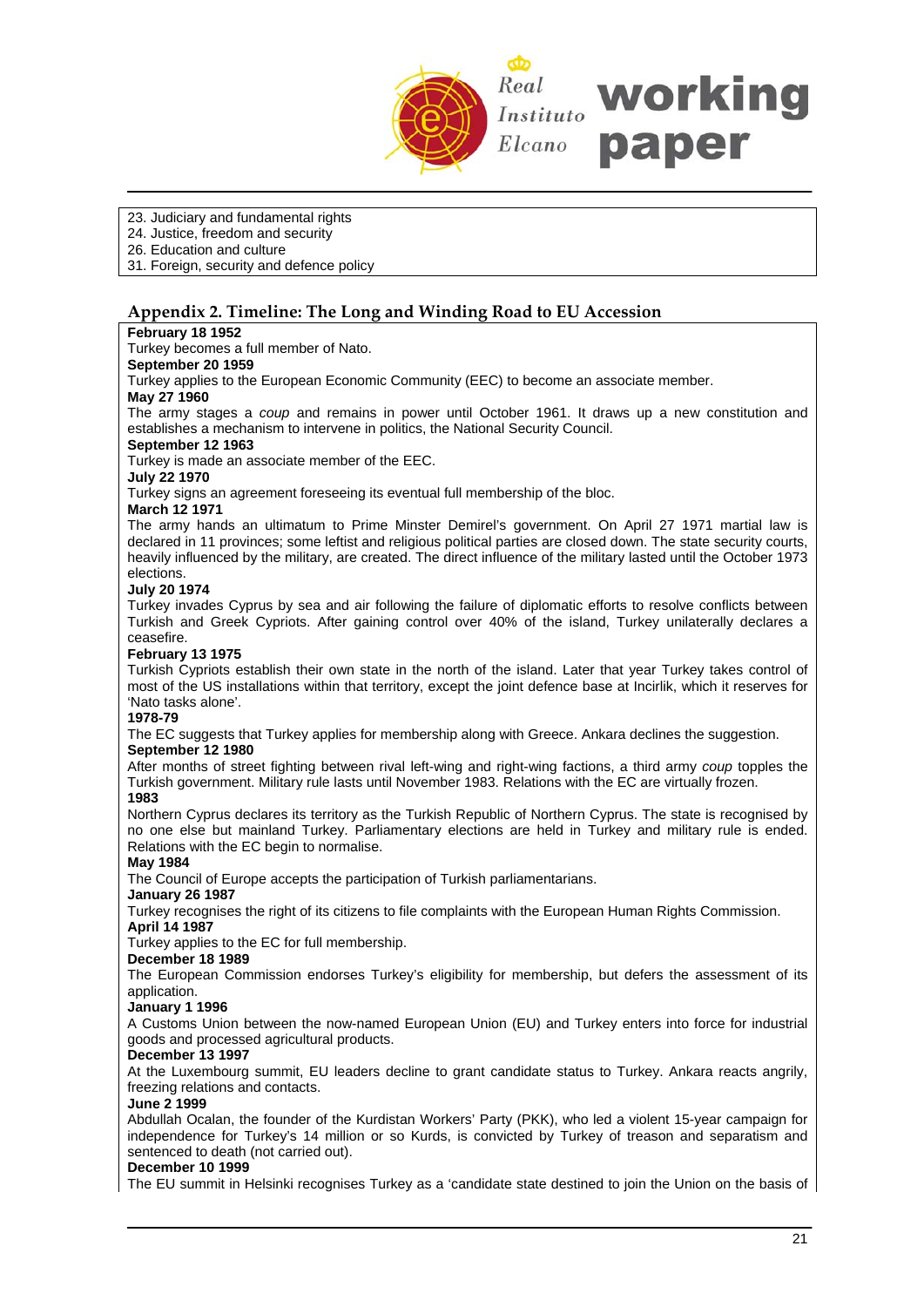

the same criteria as applied to the other candidate States'.

#### **April 2000**

The composition of the State Security Courts is changed, to exclude members of the military.

# **March 2001**

The EU approves the Accession Partnership document, which sets out the political, economic and legislative reforms that Turkey has to carry out to fulfil the accession criteria. Cyprus is included as part of the 'Political Dialogue and Political Criteria'.

## **March 19 2001**

The Turkish Government publishes the National Programme for the Adoption of the *Acquis*, with a detailed explanation of the reforms to fulfil the accession criteria.

#### **October 3 2001**

The Turkish Grand National Assembly approved 34 amendments to the Constitution, the most ambitious overhaul since its entry into force in 1982, in order to meet the Copenhagen political criteria.

#### **August 3 2002**

The Turkish Parliament passes sweeping reforms, including the abolition of the death penalty and the easing of bans on the use of the Kurdish language, to meet some of the EU's human-rights criteria.

#### **November 3 2002**

The conservative Justice and Development Party (AKP), which has Islamic roots, wins a general election partially on a pledge to drive forward Turkey's sagging EU bid.

#### **November 30 2002**

The state of emergency in all remaining provinces of the south-east was lifted.

#### **December 11 2002**

The Turkish Parliament approves a clutch of constitutional reforms that make it harder to shut down parties and easier to prosecute torturers.

#### **December 12 2002**

The EU summit at Copenhagen decides to accept Cyprus in May 2004, despite faltering talks to reunify the island. It proposes a December 2004 review of Turkey's progress in fulfilling the Copenhagen political criteria for EU membership, and if the outcome is positive accession negotiations will be opened 'without delay'. **April 2003**

# The EU Council approves a revised Accession Partnership, specifying the remaining priority areas for reform. In July the Turkish government publishes a revised National Programme for the Adoption of the *Acquis*.

#### **July 2003**

The seventh reform package reduces the influence of the armed forces via the powerful National Security Council. The Council becomes more of an advisory body.

#### **November 5 2003**

The European Commission released its sixth regular report on Turkey's progress towards accession. It said the government had 'shown great determination in accelerating the pace of reforms' but 'on the ground, implementation of the reforms is uneven'. The report warned that Turkey's hopes of starting formal accession talks with the EU could face a 'serious obstacle' if no settlement is reached over the divided island of Cyprus by May 2004 (when Cyprus joins the EU).

#### **January 15 2004**

Romano Prodi is the first President of the European Commission to visit Turkey since 1963.

# **March 31 2004**

Talks on a revised UN plan for the unification of Cyprus failed to win endorsement from the leaders of the island's Greeks. But the United Nations decided to go ahead anyway and put its plans to a vote in both parts of Cyprus on April 24, ahead of the island's entry into the EU on May 1.

#### **April 24 2004**

The Greek-Cypriot part of Cyprus entered the EU, but not the Turkish-Cypriot part, after more than threequarters of Greek-Cypriots voted against the UN plan to reunite the island. Turkish-Cypriots, in contrast, endorsed the plan. Both sides had to accept the reunification plan in order for the whole island to join the EU. **September 6 2004** 

An Independent Commission of Europeans who previously held high positions in public office, including Marcelino Oreja, a former Spanish Foreign Minister and EU Commissioner, called for the EU to treat Turkey's case with 'respect, fairness and consideration'.

#### **September 13 2004**

Less than a month before the landmark report by the European Commission on Turkey's progress towards meeting the criteria for starting accession talks, Brussels warned Ankara that unless it removed proposals before parliament to criminalise adultery it would not meet the minimum criteria required of aspiring members. Recep Tayyip Erdogan, the Turkish Prime Minister, accused the EU of interfering in the country's internal affairs, but withdrew the proposals.

## **September 26, 2004**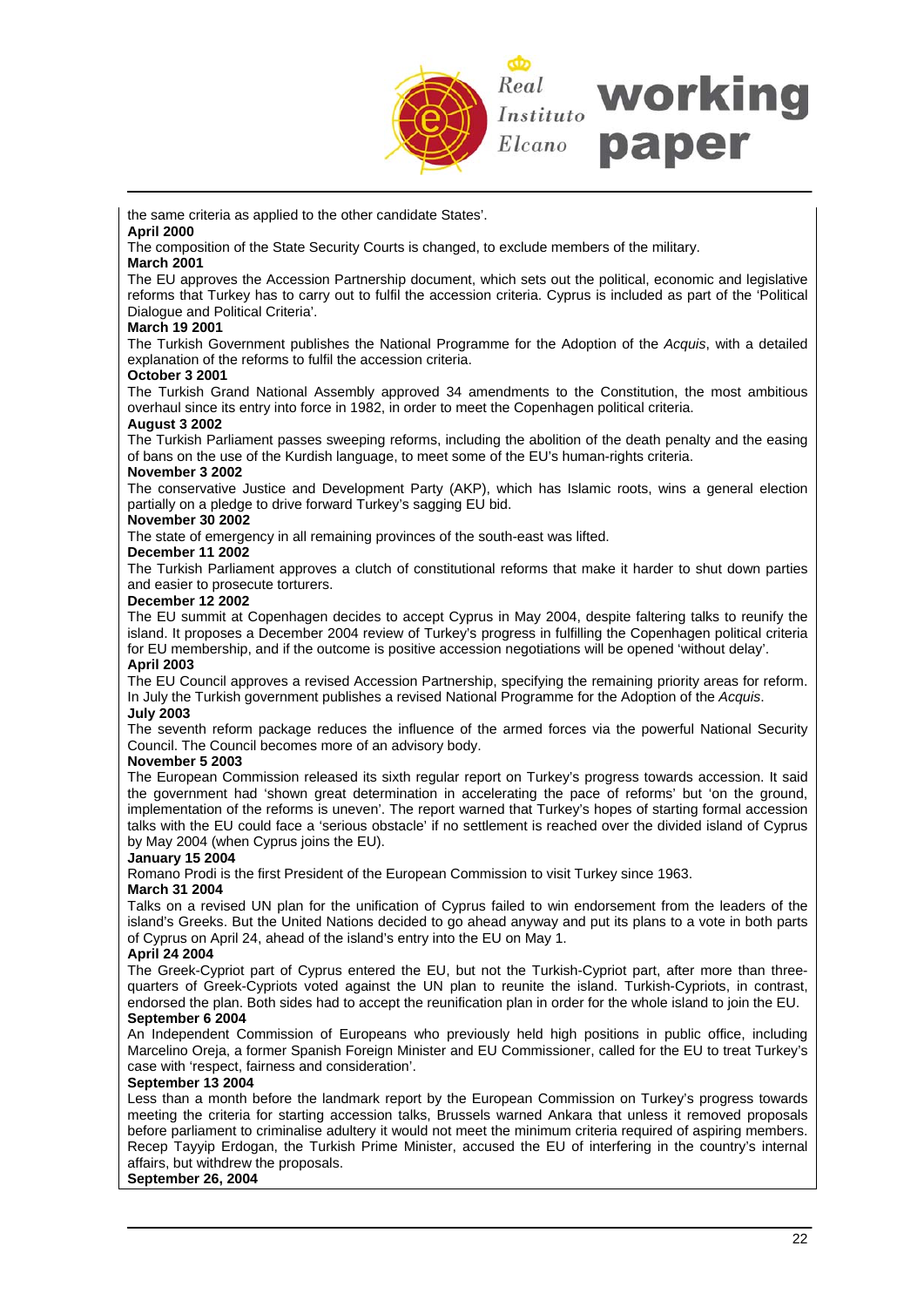

The Turkish parliament held an emergency session and approved reforms of the penal code including tougher sentences for torture and 'honour killings'.

## **October 6, 2004**

The European Commission issues a report recommending that the European Council at its meeting in December opens accession negotiations, but with certain conditions.

## **December 17, 2004**

EU leaders agree at the Brussels summit to open talks on Turkey's EU accession. The decision, made at a summit in Brussels, follows a deal over an EU demand that Turkey recognise Cyprus as an EU member. **October 3, 2005** 

# EU membership negotiations officially launched.

**June 2006** 

Parliament passes new anti-terror law, which worries the EU.

#### **December 11, 2006**

The EU partially freezes membership talks because of Ankara's failure to open its ports and airports to Greek Cypriot traffic.

#### **July 22, 2007**

The AK Party wins the parliamentary elections, which were brought forward to try and end the stand-off between secularists and Islamists over the choice of Foreign Minister Abdullah Gül as the next President. His candidacy was opposed by the army.

#### **August 28, 2007**

Abdullah Gül is elected president by the parliament.

### **July 30, 2008**

Petition to the constitutional court to have the governing AK Party banned for allegedly undermining the secular constitution fails by a narrow margin.

## **October 20, 2008**

Trial starts of 86 suspected members of a shadowy ultra-nationalist Ergenekon group, which is accused of plotting a series of attacks and provoking a military coup against the government.

# **July 9, 2009**

President Abdullah Gül approves legislation giving civilian courts the power to try military personnel for threatening national security or involvement in organised crime.

#### **October 10, 2009**

Turkey and Armenia agree to normalise relations at a meeting in Switzerland, Both parliaments will need to ratify the accord. Turkey says opening the shared border will depend on progress on resolving the Nagorno-Karabakh dispute between Armenia and Azerbaijan.

#### **April 2010**

Parliament begins debating constitutional changes in order to make Turkey more democratic. The opposition Republican People's Party says the AKP is seeking more control over the secular judiciary with some of the proposals.

#### **May 8, 2010**

The Reflecting Group, chaired by the former Spanish Prime Minister Felipe González, presented its report to the European Council on the future of the EU 2030. It said the Union 'must honour its commitments with regard to the current official candidates, including Turkey, and carry on with the negotiation process.'

# **September 12, 2010**

Amendments to the constitution were approved in a referendum by 58% of voters and rejected by 42%. **November 9, 2010** 

The European Commission's annual progress report on Turkey's accession talks was the most positive for a number of years, but still pointed out deficiencies in various areas of fundamental rights.

## **November 25, 2010**

UN Secretary General Ban Ki-moon released a report on the negotiations to reunify Cyprus and warned that a 'critical window of opportunity' to resolve the issue was 'closing rapidly'.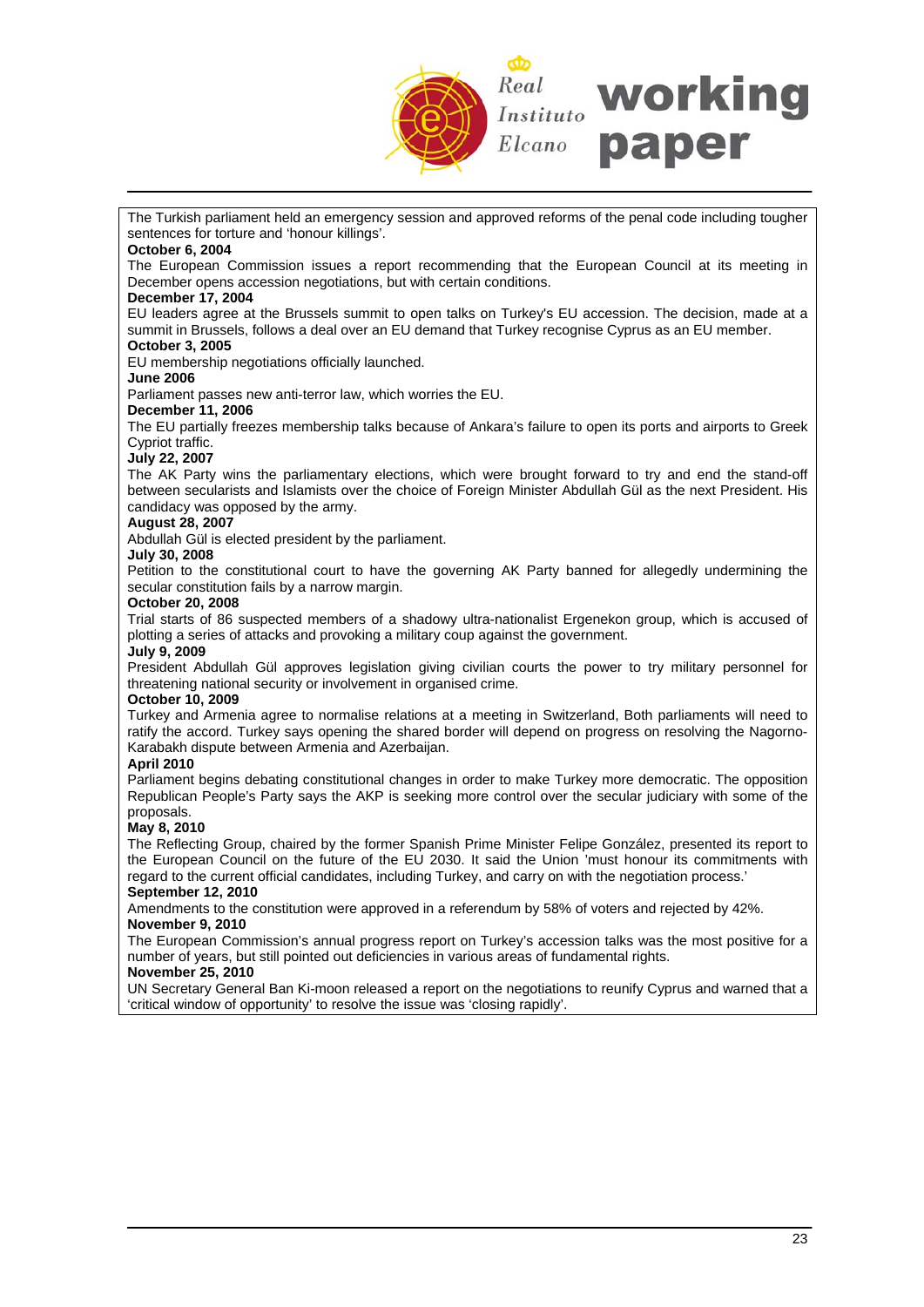

# **Selected Bibliography**

- Ak, Ceren Zeynep, Sabiha Senyucel Gündogar & Paul Luif (2009), *How Common is the Common Foreign and Security Policy of the European Union? Where does Turkey Fit in?*, Tesev Publications, Istanbul.
- Akgün, Mensur, Sabiha Senyucel Gündogar & Gökce Percinoglu (2010), *The Perception of Turkey in the Middle East*, Tesev Publications, Istanbul.
- Altinay, Hakan, Carl Bildt, Michael Lake, Paulina Lampsa, Norbert Walter & Hakan Yilmaz (2009), *The Cost of No EU‐Turkey*, Open Society Foundation, [http://www.aciktoplumvakfi.org.tr/pdf/the](http://www.aciktoplumvakfi.org.tr/pdf/the-cost-of-no-eu-turkey-four-views.pdf)‐cost‐of‐no‐eu‐turkey‐four‐views.pdf.
- Barysch, Katinka (2010), *Turkey and the EU: Can Stalemate be Avoided?,* Centre for European Reform, London.
- Chislett, William (2009), *Turkey's EU Accession Reaches an Impasse*, Working Paper nr 34/2009, Elcano Royal Institute,

[http://www.realinstitutoelcano.org/wps/wcm/connect/0b8283004f018ad2a757e73170b](http://www.realinstitutoelcano.org/wps/wcm/connect/0b8283004f018ad2a757e73170baead1/WP34-2009_Chislett_Turkey_EU_Accession_Impasse.pdf?MOD=AJPERES&CACHEID=0b8283004f018ad2a757e73170baead1) [aead1/WP34](http://www.realinstitutoelcano.org/wps/wcm/connect/0b8283004f018ad2a757e73170baead1/WP34-2009_Chislett_Turkey_EU_Accession_Impasse.pdf?MOD=AJPERES&CACHEID=0b8283004f018ad2a757e73170baead1)‐

2009 Chislett Turkey EU Accession Impasse.pdf?MOD=AJPERES&CACHEID=0b8 [283004f018ad2a757e73170baead1.](http://www.realinstitutoelcano.org/wps/wcm/connect/0b8283004f018ad2a757e73170baead1/WP34-2009_Chislett_Turkey_EU_Accession_Impasse.pdf?MOD=AJPERES&CACHEID=0b8283004f018ad2a757e73170baead1)

- Chislett, William (2010a), *Turkey's 'Yes' Vote in the Referendum on Constitutional Reform: One More Step Towards Joining the EU*, ARI nr 136/2010, Elcano Royal Institute, [http://www.realinstitutoelcano.org/wps/portal/rielcano\\_eng/Content?WCM\\_GLOBA](http://www.realinstitutoelcano.org/wps/portal/rielcano_eng/Content?WCM_GLOBAL_CONTEXT=/elcano/Elcano_in/Zonas_in/ARI136-2010) [L\\_CONTEXT=/elcano/Elcano\\_in/Zonas\\_in/ARI136](http://www.realinstitutoelcano.org/wps/portal/rielcano_eng/Content?WCM_GLOBAL_CONTEXT=/elcano/Elcano_in/Zonas_in/ARI136-2010)-2010.
- Chislett, William (2010b), *The EU's Progress Report on Turkey's Accession: A Glimmer of Light in the Tunnel, but Cyprus remains the Main Obstacle*, ARI nr 159/2010, Elcano Royal Institute,

[http://www.realinstitutoelcano.org/wps/portal/rielcano\\_eng/Content?WCM\\_GLOBA](http://www.realinstitutoelcano.org/wps/portal/rielcano_eng/Content?WCM_GLOBAL_CONTEXT=/elcano/elcano_in/zonas_in/ari159-2010) [L\\_CONTEXT=/elcano/elcano\\_in/zonas\\_in/ari159](http://www.realinstitutoelcano.org/wps/portal/rielcano_eng/Content?WCM_GLOBAL_CONTEXT=/elcano/elcano_in/zonas_in/ari159-2010)-2010.

Chislett, William (2010c), *The UN Secretary General's Report on his Mission of Good Offices in Cyprus: A Window for Reunification Settlement 'Closing'*, ARI nr 168/2010, Elcano Royal Institute,

[http://www.realinstitutoelcano.org/wps/wcm/connect/9663a58044d3bf3e967b96f55cb](http://www.realinstitutoelcano.org/wps/wcm/connect/9663a58044d3bf3e967b96f55cb546a4/ARI168-2010_Chislett_UN+_Report_Mission_Good_Offices_Cyprus.pdf?MOD=AJPERES&CACHEID=9663a58044d3bf3e967b96f55cb546a4) [546a4/ARI168](http://www.realinstitutoelcano.org/wps/wcm/connect/9663a58044d3bf3e967b96f55cb546a4/ARI168-2010_Chislett_UN+_Report_Mission_Good_Offices_Cyprus.pdf?MOD=AJPERES&CACHEID=9663a58044d3bf3e967b96f55cb546a4)‐

[2010\\_Chislett\\_UN+\\_Report\\_Mission\\_Good\\_Offices\\_Cyprus.pdf?MOD=AJPERES&C](http://www.realinstitutoelcano.org/wps/wcm/connect/9663a58044d3bf3e967b96f55cb546a4/ARI168-2010_Chislett_UN+_Report_Mission_Good_Offices_Cyprus.pdf?MOD=AJPERES&CACHEID=9663a58044d3bf3e967b96f55cb546a4) [ACHEID=9663a58044d3bf3e967b96f55cb546a4.](http://www.realinstitutoelcano.org/wps/wcm/connect/9663a58044d3bf3e967b96f55cb546a4/ARI168-2010_Chislett_UN+_Report_Mission_Good_Offices_Cyprus.pdf?MOD=AJPERES&CACHEID=9663a58044d3bf3e967b96f55cb546a4)

- Chislett, William (2010d), "Recovering Turkey", in *Challenges for European Foreign Policy in* 2011, FRIDE, Madrid, [http://www.fride.org/publication/880/challenges](http://www.fride.org/publication/880/challenges-for-european-foreign-policy-in-2011.-after-the-crisis)-for-european[foreign](http://www.fride.org/publication/880/challenges-for-european-foreign-policy-in-2011.-after-the-crisis)‐policy‐in‐2011.‐after‐the‐crisis.
- Commission of the European Communities (2004), *Issues Arising from Turkey's Membership Perspective*, Commission Staff Working Document,

[http://ec.europa.eu/enlargement/archives/pdf/key\\_documents/2004/issues\\_paper\\_en.](http://ec.europa.eu/enlargement/archives/pdf/key_documents/2004/issues_paper_en.pdf) [pdf](http://ec.europa.eu/enlargement/archives/pdf/key_documents/2004/issues_paper_en.pdf).

Evin, Ahmet *et al*. (2010), *Getting to Zero. Turkey, its Neighbours and the West*, Transatlantic